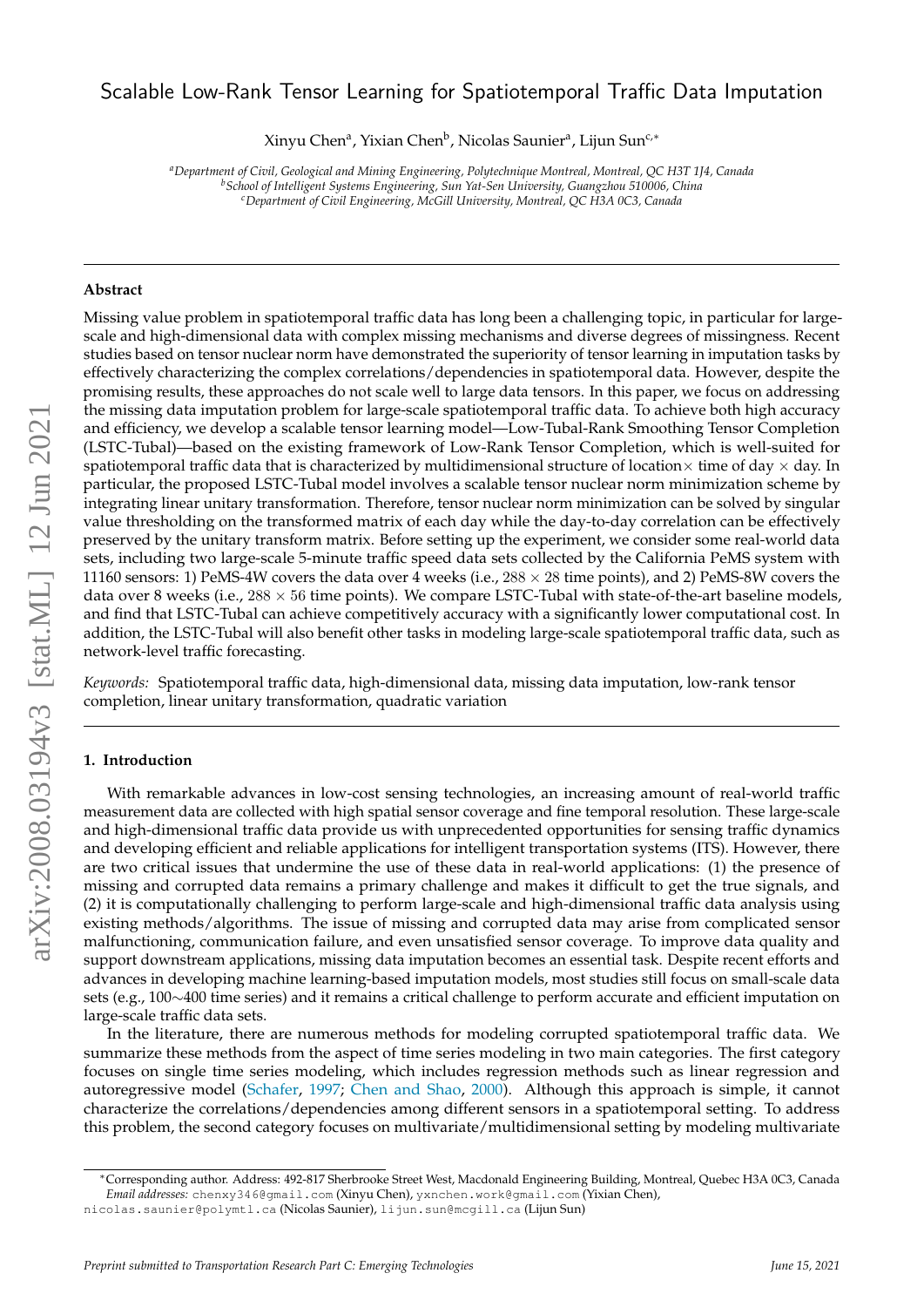time series data using matrix/tensor structures. In this category, important frameworks include: 1) classical time series analysis methods like vector autoregressive model [\(Bashir and Wei,](#page-12-1) [2018\)](#page-12-1), 2) purely low-rank matrix factorization/completion, e.g., low-rank matrix factorization [\(Asif et al.,](#page-12-2) [2013,](#page-12-2) [2016\)](#page-12-3), principle component analysis [\(Qu et al.,](#page-12-4) [2008,](#page-12-4) [2009\)](#page-12-5) and their variants, 3) purely low-rank tensor factorization/completion, e.g., Bayesian tensor factorization [\(Chen et al.,](#page-12-6) [2019b\)](#page-12-6) and low-rank tensor completion (LRTC) [\(Ran et al.,](#page-12-7) [2016;](#page-12-7) [Chen et al.,](#page-12-8) [2020\)](#page-12-8), and 4) low-rank matrix factorization by integrating time series models, e.g., temporal regularized matrix factorization [\(Yu et al.,](#page-13-1) [2016\)](#page-13-1) and Bayesian temporal matrix factorization [\(Sun and Chen,](#page-13-2) [2019\)](#page-13-2). For this large family of methods, a common goal is to capture both temporal dynamics and spatial consistency. For example, it is possible to report superior performance by imposing both local consistency and global consistency in traffic series data [\(Li et al.,](#page-12-9) [2015\)](#page-12-9). In addition, there are also some nonlinear methods (e.g., deep learning in [Che et al.](#page-12-10) [\(2018\)](#page-12-10)) that have been applied to address the problem of missing traffic data. Nevertheless, how to generalize these methods to large-scale problems is a long-standing technical gap between research and real-world applications.

Thanks to recent advances in low-rank model, it becomes technically feasible to solve large-scale matrix/tensor learning problems through a series of "smaller" subproblems by integrating linear transforms (e.g., discrete Fourier transform, discrete cosine transform) [\(Rao and Yip,](#page-13-3) [1990\)](#page-13-3). For instance, to learn from partially observed tensor in large-scale image/video data, recent studies have integrated invertible linear transform into LRTC. Linear transforms like Fourier transform and wavelet transform serve as a key role in developing accurate and fast multidimensional tensor completion models [\(Kernfeld et al.,](#page-12-11) [2015\)](#page-12-11). [Lu et al.](#page-12-12) [\(2016,](#page-12-12) [2019\)](#page-12-13); [Lu et al.](#page-12-14) [\(2020\)](#page-12-14) introduced some invertible linear transforms (e.g., discrete Fourier transform, discrete cosine transform) into LRTC by connecting tensor tubal rank with tensor singular value decomposition (SVD). As demonstrated in these work, LRTC with invertible linear transforms outperforms by a large margin over LRTC with weighted tensor nuclear norm proposed by [Liu et al.](#page-12-15) [\(2013\)](#page-12-15). The discrete Fourier transform is the most commonly-used invertible linear transform in the relevant work. To enhance LRTC algorithms with well-suited linear transform, [Song et al.](#page-13-4) [\(2020\)](#page-13-4) introduced a data-driven unitary transform (computed from singular vectors of data) in LRTC framework. In this work, numerical experiments demonstrate that unitary transform performs better than both discrete Fourier transform and discrete wavelet transform for tensor completion tasks.

In modeling spatiotemporal traffic data, the most fundamental assumption is that the data has an inherent low-rank structure either in the matrix or in the tensor form. Therefore, the idea of combining tensor completion and linear transform is also well-suited for spatiotemporal traffic data because day-to-day (or week-to-week) correlation of the multivariate traffic time series can be effectively encoded by linear transforms. Inspired by the idea of linear transforms, we can first convert large-scale tensor completion into a series of "small" daily (or weekly) traffic data imputation problems and then connect their solutions by linear transforms, thus overcoming the scalability challenge. Following this idea, in this work, we introduce a scalable low-rank tensor learning model to impute missing traffic data. Our contribution is three-fold:

- We develop a Low-Tubal-Rank Smoothing Tensor Completion (LSTC-Tubal) model by integrating linear unitary transforms, which is both accurate and efficient for large-scale and high-dimensional traffic data imputation.
- We provide new insight on spatiotemporal data modeling where the large-scale data tensor problem can be solved equivalently through a series of "small" subproblems by introducing linear transform.
- We conduct extensive imputation experiments on some real-world large-scale traffic data sets. The results show that the proposed LSTC-Tubal model is much more efficient than state-of-the-art models while maintaining comparable accuracy.

The remainder of this paper is organized as follows. We introduce notations and problem definition in Section [2.](#page-1-0) Section [3](#page-3-0) introduces in detail the proposed low-rank tensor learning model. In Section [4,](#page-6-0) we conduct numerical experiments on some large-scale traffic data sets and show the performance of LSTC-Tubal compared with several state-of-the-art imputation models. Finally, we summarize the study and discuss future research directions in Section [5.](#page-10-0)

# <span id="page-1-0"></span>**2. Preliminaries**

In this section, we first introduce some fundamental notations and background. After that, we define the problem of missing data imputation in the transportation context.

#### *2.1. Notations*

In this work, we use boldface uppercase letters to denote matrices, e.g.,  $X \in \mathbb{R}^{M \times N}$ , boldface lowercase letters to denote vectors, e.g.,  $x\in\mathbb{R}^{\bar{M}}$ , and lowercase letters to denote scalars, e.g.,  $x$ . Given a matrix  $X\in\mathbb{R}^{M\times N}$ , we denote the  $(m,n)$ th entry in  $\boldsymbol{X}$  by  $x_{m,n}.$  The Frobenius norm of  $\boldsymbol{X}$  is defined as  $\|\boldsymbol{X}\|_F = \sqrt{\sum_{m,n} x_{m,n}^2}$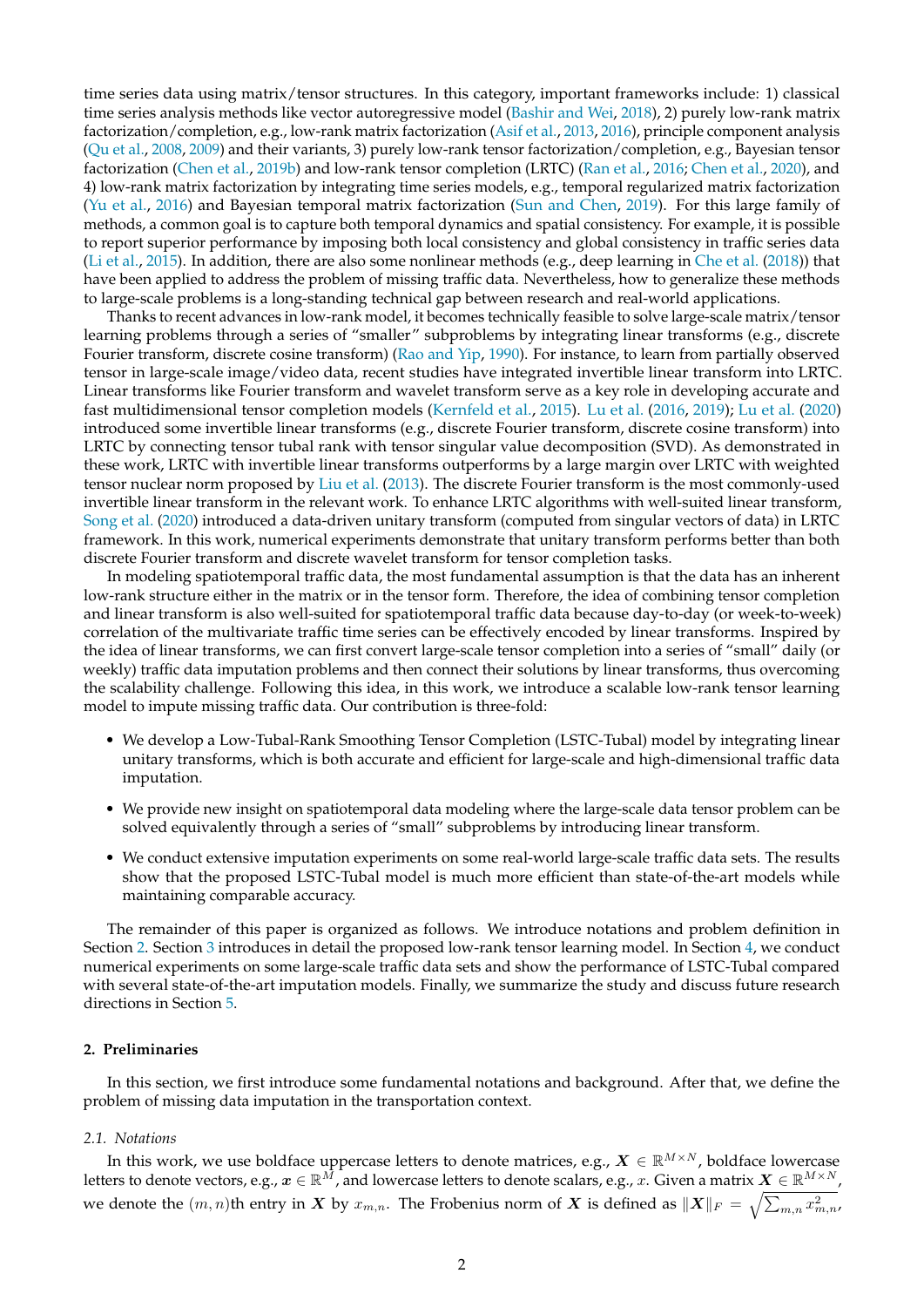<span id="page-2-0"></span>

Figure 1: Schematic of the forward and inverse unitary transforms along the third dimension of  $\mathcal{X} \in \mathbb{R}^{M \times I \times J}$  where  $\Phi \in \mathbb{R}^{J \times J}$  is the unitary transform matrix.

and the  $\ell_2$ -norm of x is defined as  $||x||_2 = \sqrt{\sum_m x_m^2}$ . We denote a third-order tensor by  $\mathcal{X} \in \mathbb{R}^{M \times I \times J}$  and the *k*th-mode ( $k = 1, 2, 3$ ) unfolding of  $\mathcal X$  by  $\mathcal X_{(k)}$  [\(Kolda and Bader,](#page-12-16) [2009\)](#page-12-16). Correspondingly, a folding operator that converts a matrix to a third-order tensor in the kth-mode is  $fold_k(\cdot)$ ; thus, we have  $fold_k(\mathcal{X}_{(k)}) = \mathcal{X}$ . For the tensor  $\bm{\mathcal{X}}\in\mathbb{R}^{M\times I\times J}$ , we define its Frobenius norm as  $\|\bm{\mathcal{X}}\|_F=\sqrt{\sum_{m,i,j}x_{m,i,j}^2}$  and its inner product with another tensor as  $\langle \mathcal{X},\mathcal{Y}\rangle=\sum_{m,i,j}x_{m,i,j}y_{m,i,j}$  where  $\mathcal Y$  is of the same size as  $\mathcal{X}.$  We denote by  $\bm{X}_j=\bm{\mathcal{X}}_{:,:,j}\in\mathbb{R}^{M\times I}$  the *j*th frontal slice of tensor  $\mathcal{X} \in \mathbb{R}^{M \times I \times J}$ .

Unitary transform, as a powerful tool in the digital signal processing area, is defined as the invertible linear transform which includes a category of transform (e.g., discrete cosine/sine transform) satisfying the rules of orthogonality and normalization [\(Rao and Yip,](#page-13-3) [1990\)](#page-13-3). In this work,  $\Phi[\cdot]$  represents a unitary transform. We apply the unitary transform to this work by introducing a unitary matrix. Without loss of generality, we specify that the unitary transform imposed on any tensor  $\mathcal{X} \in \mathbb{R}^{M \times I \times J}$  is along the third dimension and assume that unitary transform is acted on real-valued data. Therefore, the forward unitary transform can be defined as follows,

$$
\mathbf{\Phi}[\boldsymbol{\mathcal{X}}] \equiv \text{fold}_3(\mathbf{\Phi}^\top \boldsymbol{\mathcal{X}}_{(3)}) \in \mathbb{R}^{M \times I \times J},\tag{1}
$$

where  $\Phi \in \mathbb{R}^{J \times J}$  is the unitary matrix. Correspondingly, the inverse unitary transform for any given tensor  $\mathcal{X} \in \mathbb{R}^{M \times I \times J}$  is

$$
\mathbf{\Phi}^{-1}[\boldsymbol{\mathcal{X}}] \equiv \text{fold}_3(\boldsymbol{\Phi} \boldsymbol{\mathcal{X}}_{(3)}) \in \mathbb{R}^{M \times I \times J}.
$$
\n(2)

Putting the forward and inverse unitary transforms together, there holds  $\mathcal{X} = \Phi^{-1}[\Phi[\mathcal{X}]]$  $\mathcal{X} = \Phi^{-1}[\Phi[\mathcal{X}]]$  $\mathcal{X} = \Phi^{-1}[\Phi[\mathcal{X}]]$ . Figure 1 intuitively shows how to implement forward and inverse unitary transforms along the third dimension of  $\mathcal{X} \in \mathbb{R}^{M \times I \times J}$ . In this work, we generate the unitary matrix  $\Phi$  by the SVD of mode-3 unfolding of the data tensor, and [Song et al.](#page-13-4) [\(2020\)](#page-13-4) called the derived matrix as data-driven unitary transform matrix.

#### *2.2. Problem Definition*

In this work, we introduce spatiotemporal missing time series data imputation tasks in a general sense. For any given partially observed data matrix  $Y$  whose columns correspond to time points and rows correspond to spatial locations/sensors:

$$
\boldsymbol{Y} = \left[ \begin{array}{cccc} | & | & | \\ \boldsymbol{y}_1 & \boldsymbol{y}_2 & \cdots & \boldsymbol{y}_{IJ} \\ | & | & | & | \end{array} \right] \in \mathbb{R}^{M \times (IJ)}, \tag{3}
$$

where  $M$  is the number of spatial locations/sensors and  $IJ$  is the number of continuous time points. Then the observed values of  $Y$  can be written as  $\mathcal{P}_{\Omega}(Y)$  in which the operator  $\mathcal{P}_{\Omega}:\mathbb{R}^{M\times (IJ)}\mapsto\mathbb{R}^{M\times (IJ)}$  is an orthogonal projection supported on the observed index set  $\Omega$ :

$$
[\mathcal{P}_{\Omega}(\boldsymbol{Y})]_{m,n} = \begin{cases} y_{m,n}, & \text{if } (m,n) \in \Omega, \\ 0, & \text{otherwise,} \end{cases}
$$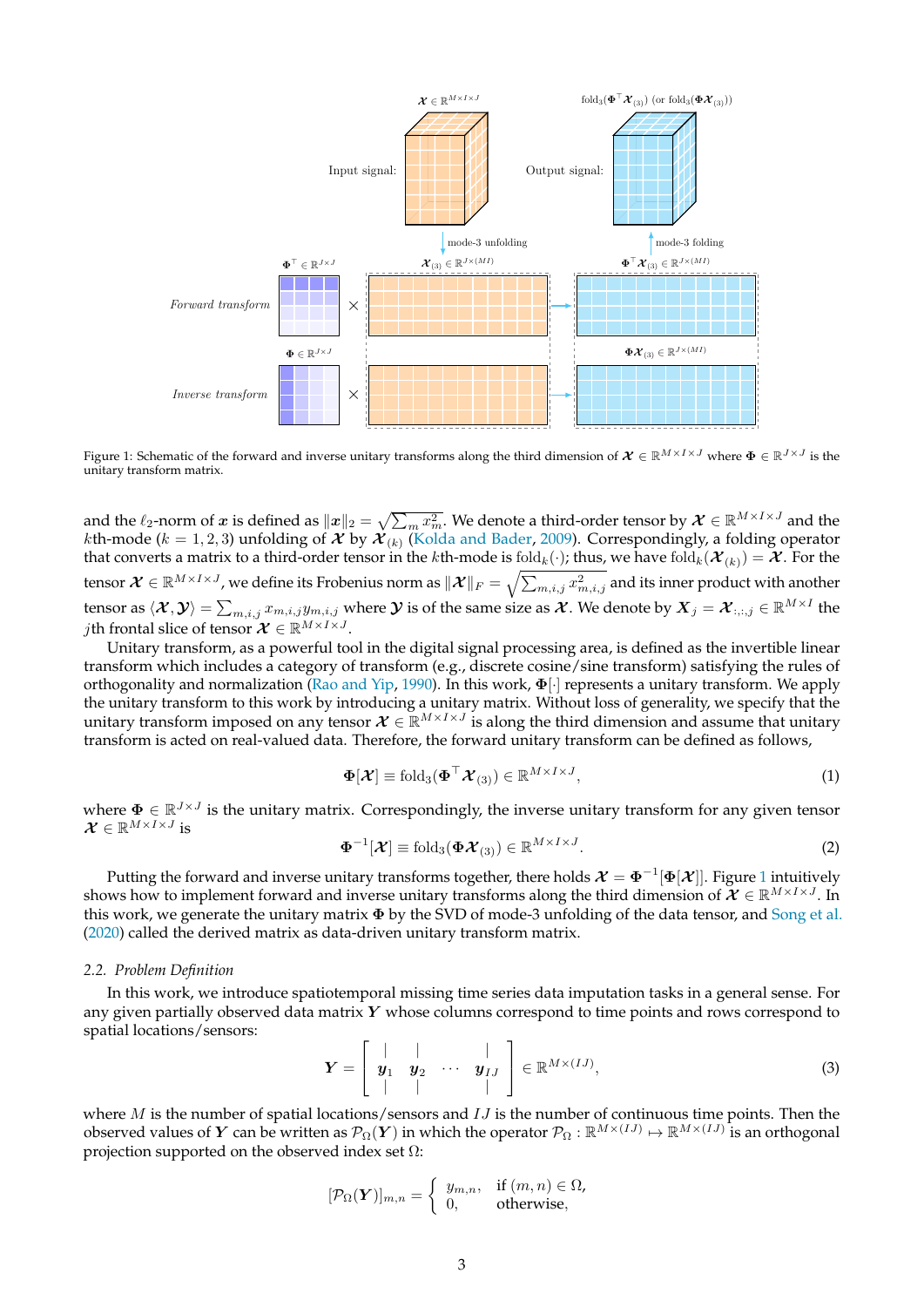<span id="page-3-1"></span>

Figure 2: Illustration of the proposed LSTC-Tubal framework for spatiotemporal traffic data imputation.

where  $m = 1, \ldots, M$  and  $n = 1, \ldots, IJ$ . As shown in Figure [2,](#page-3-1) the modeling target of missing data imputation can be described as learning the unobserved values from partially observed  $\mathcal{P}_{\Omega}(\boldsymbol{Y})$ .

In particular, to take advantage of the algebraic structure of tensor, we introduce a forward tensorization operator  $Q(\cdot)$  that converts the spatiotemporal time series matrix into a third-order tensor (see Figure [2\)](#page-3-1). This operation is implemented by splitting the time dimension into (time point per day, day)-indexed combinations. For example, we can generate a third-order tensor by the forward tensorization operator as  $\mathcal{X} = \mathcal{Q}(Y) \in \mathbb{R}^{M \times I \times J}$ . Conversely, we can also convert the resulted tensor into the original matrix by  $Y = Q^{-1}(\mathcal{X}) \in \mathbb{R}^{M \times (IJ)}$  in which  $Q^{-1}(\cdot)$  denotes the inverse operator of  $Q(\cdot)$ .

#### <span id="page-3-0"></span>**3. Methodology**

In this section, we develop a Low-Tubal-Rank Smoothing Tensor Completion (LSTC-Tubal) model for spatiotemporal traffic data imputation. To overcome the large scale and high dimensionality of real-world traffic data, we propose to integrate linear unitary transform into the LSTC-Tubal model.

#### *3.1. Model Description*

In fact, spatiotemporal traffic data are multivariate/multidimensional time series associated with both spatial and temporal dimensions. To characterize these data with a suitable algebraic structure, one can represent these data in the form of multivariate time series matrix or multidimensional tensor. Thus, the motivation behind modeling spatiotemporal traffic data in this work is to impose a low-rank structure on the data tensor and build a temporal smoothing process on the data matrix simultaneously. To do so, the essential idea of LSTC-Tubal takes into account both tensor nuclear norm minimization and quadratic variation minimization in a unified tensor completion framework:

<span id="page-3-2"></span>
$$
\min_{\mathbf{X}, \mathbf{Z}} \|\mathbf{X}\|_{*} + \frac{\lambda}{2} \sum_{t} \|z_{t} - z_{t-1}\|_{2}^{2}
$$
\n
$$
\text{s.t.} \left\{\n\begin{array}{l}\n\mathbf{X} = \mathcal{Q}(\mathbf{Z}), \\
\mathcal{P}_{\Omega}(\mathbf{Z}) = \mathcal{P}_{\Omega}(\mathbf{Y}),\n\end{array}\n\right.
$$
\n(4)

where  $Y \in \mathbb{R}^{M \times (IJ)}$  is the partially observed time series matrix. The variable  $\mathcal X$  is a low-rank tensor while the variable Z is a time series matrix. In the objective,  $z_{t-1}$  and  $z_t$  are the  $t-1$ th and tth columns of the matrix Z, respectively. The positive weight parameter  $\lambda$  is a trade-off between the tensor nuclear norm and the quadratic variation. We can see intuitively from Figure [2](#page-3-1) that the framework are able to reconstruct  $Y$  with low-rank patterns and time series smoothness because the established constraint  $\mathcal{X} = \mathcal{Q}(Z)$  is closely related to the partially observed matrix  $Y$ .

In the objective, we also strengthen the tensor completion model by providing a rigorous connection between tensor tubal rank and tensor nuclear norm (denote by  $\|\cdot\|_*$ ) through invertible linear transform. Notably, under invertible linear transform, tensor nuclear norm minimization has been verified as the convex surrogate to the tensor tubal rank minimization [\(Kernfeld et al.,](#page-12-11) [2015;](#page-12-11) [Lu et al.,](#page-12-12) [2016\)](#page-12-12).

To solve the optimization in Eq. [\(4\)](#page-3-2), we follow the general idea of tensor completion [\(Liu et al.,](#page-12-15) [2013\)](#page-12-15) and use the Alternating Direction Method of Multipliers (ADMM) algorithm: Starting with some given initial point  $(X^0, Z^0)$ , we generate a sequence  $\{(\mathcal{X}^{\ell}, Z^{\ell})\}_{\ell \in \mathbb{N}}$  via the scheme. In this case, the augmented Lagrangian function can be written as follows:

<span id="page-3-3"></span>
$$
\mathcal{L}(\boldsymbol{\mathcal{X}},\boldsymbol{Z},\boldsymbol{\mathcal{T}})=\|\boldsymbol{\mathcal{X}}\|_{*}+\frac{\lambda}{2}\sum_{t}\|z_{t}-z_{t-1}\|_{2}^{2}+\frac{\rho}{2}\|\boldsymbol{\mathcal{X}}-\mathcal{Q}(\boldsymbol{Z})\|_{F}^{2}+\langle\boldsymbol{\mathcal{X}}-\mathcal{Q}(\boldsymbol{Z}),\boldsymbol{\mathcal{T}}\rangle,
$$
\n(5)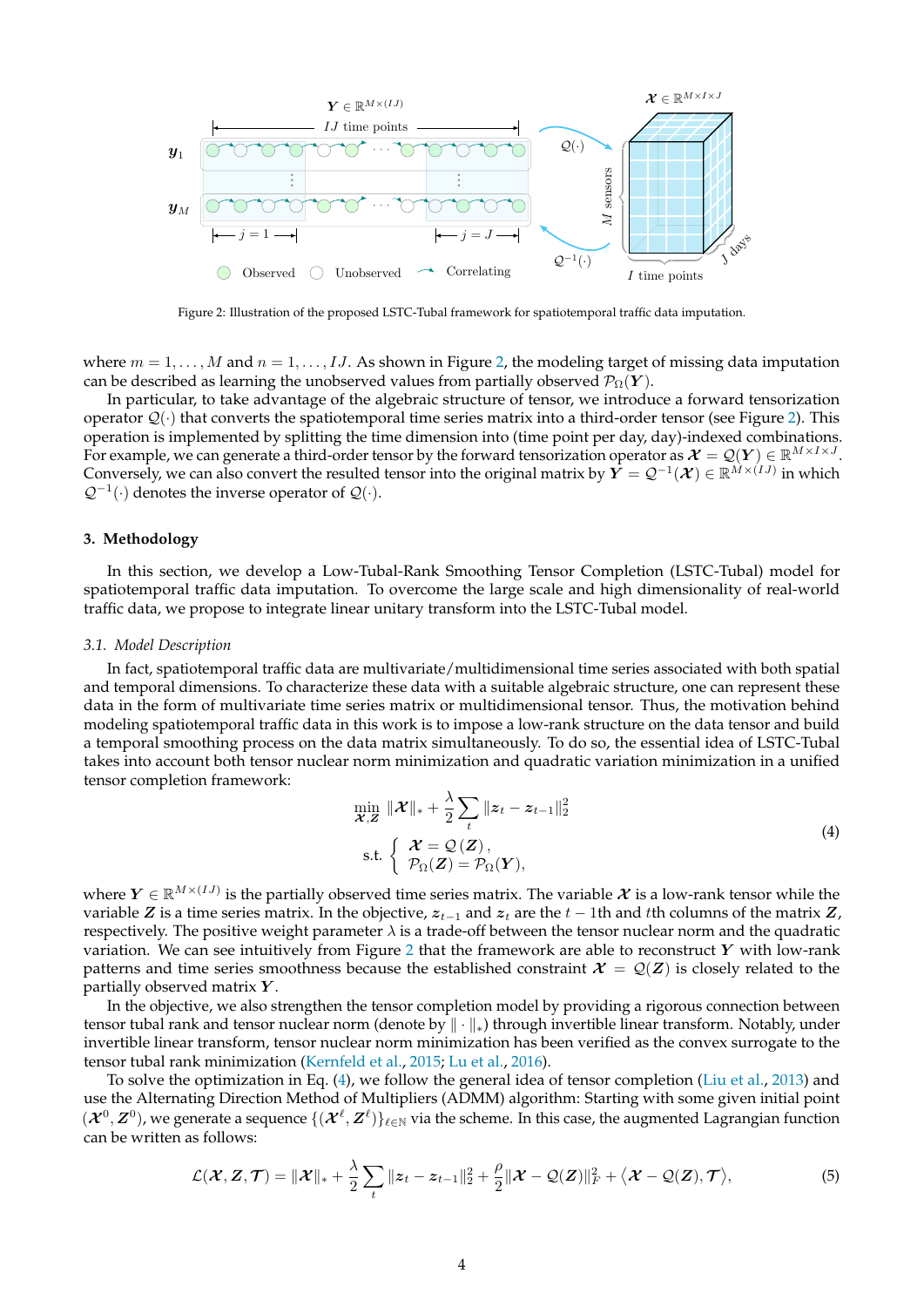where  $\rho$  is the learning rate of ADMM algorithm,  $\langle \cdot, \cdot \rangle$  denotes the inner product, and  $\mathcal{T} \in \mathbb{R}^{M \times I \times J}$  is the dual variable. In particular,  $\mathcal{P}_{\Omega}(Z) = \mathcal{P}_{\Omega}(Y)$  is the fixed constraint for maintaining observation information. According to the augmented Lagrangian function, ADMM can transform the problem in Eq. [\(4\)](#page-3-2) into the following subproblems in an iterative manner:

<span id="page-4-1"></span><span id="page-4-0"></span>
$$
\mathcal{X}^{\ell+1} := \arg\min_{\mathcal{X}} \ \mathcal{L}(\mathcal{X}, \mathbf{Z}^{\ell}, \mathcal{T}^{\ell}), \tag{6}
$$

$$
\mathbf{Z}^{\ell+1} := \arg\min_{\mathbf{Z}} \mathcal{L}(\mathbf{\mathcal{X}}^{\ell+1}, \mathbf{Z}, \mathbf{\mathcal{T}}^{\ell}),
$$
\n(7)

<span id="page-4-5"></span>
$$
\mathcal{T}^{\ell+1} := \mathcal{T}^{\ell} + \rho(\mathcal{X}^{\ell+1} - \mathcal{Q}(\mathcal{Z}^{\ell+1})),
$$
\n(8)

where  $\ell$  denotes the count of iteration. In what follows, we discuss and show the detailed solutions to Eqs. [\(6\)](#page-4-0) and [\(7\)](#page-4-1).

#### *3.2. Computing the Variable* X

In the formulated model, the variable  $\mathcal X$  is in the form of tensor. With respect to the variable  $\mathcal X$ , the expression in Eq. [\(5\)](#page-3-3) can be simplified to a standard tensor nuclear norm minimization. Thus, Eq. [\(6\)](#page-4-0) yields

<span id="page-4-3"></span>
$$
\mathcal{X}^{\ell+1} := \arg\min_{\mathcal{X}} \|\mathcal{X}\|_{*} + \frac{\rho}{2} \left\| \mathcal{X} - \mathcal{Q}(\mathcal{Z}^{\ell}) \right\|_{F}^{2} + \langle \mathcal{X} - \mathcal{Q}(\mathcal{Z}^{\ell}), \mathcal{T}^{\ell} \rangle
$$
  
= 
$$
\arg\min_{\mathcal{X}} \|\mathcal{X}\|_{*} + \frac{\rho}{2} \left\| \mathcal{X} - \mathcal{Q}(\mathcal{Z}^{\ell}) - \mathcal{T}^{\ell}/\rho \right\|_{F}^{2}.
$$
 (9)

In this case, the optimization has many solutions, including tensor singular value thresholding for weighted tensor nuclear norm minimization by [Liu et al.](#page-12-15) [\(2013\)](#page-12-15). One solution by integrating unitary transform can be found in Lemma [1.](#page-4-2)

<span id="page-4-2"></span>**Lemma 1.** *[\(Song et al.,](#page-13-4) [2020\)](#page-13-4)* For any tensor  $\mathcal{Z} \in \mathbb{R}^{M \times I \times J}$ , suppose  $\Phi \in \mathbb{R}^{J \times J}$  is a unitary transform matrix and the *SVD of the unitary transformed matrix*  $\Phi_i[\mathcal{Z}]$  *(i.e., the jth frontal slice of the unitary transformed tensor*  $\Phi[\mathcal{Z}]$ *) is* 

$$
\Phi_j[\mathcal{Z}] = U_{\Phi} \Sigma_{\Phi} V_{\Phi}^{\top},\tag{10}
$$

 $\wedge$  where  $\bm{U_{\Phi}}\in\mathbb{R}^{M\times R},\bm{\Sigma_{\Phi}}\in\mathbb{R}^{R\times R},\bm{V_{\Phi}}\in\mathbb{R}^{I\times R}$  (R  $=$   $\min\{M,I\}$ ), then an optimal solution to the following optimization *problem*

$$
\min_{\mathcal{X}} \|\mathcal{X}\|_{*} + \frac{\rho}{2}\|\mathcal{X} - \mathcal{Z}\|_{F}^{2},
$$
\n(11)

*is given by the tensor singular value thresholding:*

$$
\hat{\boldsymbol{X}}_j := \boldsymbol{\Phi}^{-1}[\mathcal{D}_{1/\rho}(\boldsymbol{\Phi}_j[\boldsymbol{\mathcal{Z}}])], \quad \mathcal{D}_{1/\rho}(\boldsymbol{\Phi}_j[\boldsymbol{\mathcal{Z}}]) = \boldsymbol{U}_{\boldsymbol{\Phi}}[\boldsymbol{\Sigma}_{\boldsymbol{\Phi}} - 1/\rho]_+ \boldsymbol{V}_{\boldsymbol{\Phi}}^\top,\tag{12}
$$

where  $\hat{\bm{X}}_j \in \mathbb{R}^{M \times I}$  is the jth frontal slice of the estimated tensor  $\hat{\bm{\mathcal{X}}} \in \mathbb{R}^{M \times I \times J}$ . The operator  $\mathcal{D}_{1/\rho}(\cdot)$  denotes the matrix *singular value thresholding associated with parameter* ρ*. The symbol* [·]<sup>+</sup> *denotes the positive truncation at 0 which satisfies*  $[\sigma - 1/\rho]_+ = \max{\lbrace \sigma - 1/\rho, 0 \rbrace}.$ 

In Lemma [1,](#page-4-2) there are two main steps to achieve tensor singular value thresholding: (1) applying matrix singular value thresholding to the forward unitary transformed matrices, and (2) stacking the inverse unitary transformed results of matrix singular value thresholding to the slices of the estimated tensor. It is not difficult to see that if we impose a unitary transform along a certain dimension of the tensor, then the tensor nuclear norm minimization can be performed by solving nuclear norm minimization problems of "small" matrices, making it computationally efficient and scalable to large data. In the literature, invertible linear transforms applied to the tensor completion problem have also been proved to satisfy certain tensor operation property [\(Kernfeld et al.,](#page-12-11) [2015;](#page-12-11) [Lu et al.,](#page-12-12) [2016\)](#page-12-12).

In Figure [3,](#page-5-0) we provide an intuitive schematic for illustrating Lemma [1.](#page-4-2) We can see that the tensor singular value thresholding is well-suited for spatiotemporal traffic data that characterized by the dimensions of "sensor", "time point of day", and "day". The corresponding subproblems in the form of matrix allow one to implement singular value thresholding on the unitary transformed matrix for each day while the day-to-day correlation can be preserved by the unitary transform matrix.

Therefore, regarding the problem in Eq. [\(9\)](#page-4-3), one can get the closed-form solution by using the tensor singular value thresholding as mentioned in Lemma [1:](#page-4-2)

<span id="page-4-4"></span>
$$
\mathbf{X}_{j}^{\ell+1} := \mathbf{\Phi}^{-1}[\mathcal{D}_{1/\rho}(\mathbf{\Phi}_{j}[\mathcal{Q}(\mathbf{Z}^{\ell}) - \mathcal{T}^{\ell}/\rho])],\tag{13}
$$

where  $X_j^{\ell+1}, j=1,\ldots,J$  are the frontal slices of the tensor  $\mathcal{X}^{\ell+1}$ . To get a matrix form solution, we compute  $\hat{\boldsymbol{X}}^{\ell+1} = \mathcal{Q}^{-1}(\boldsymbol{\mathcal{X}}^{\ell+1}) \in \mathbb{R}^{M \times (IJ)}.$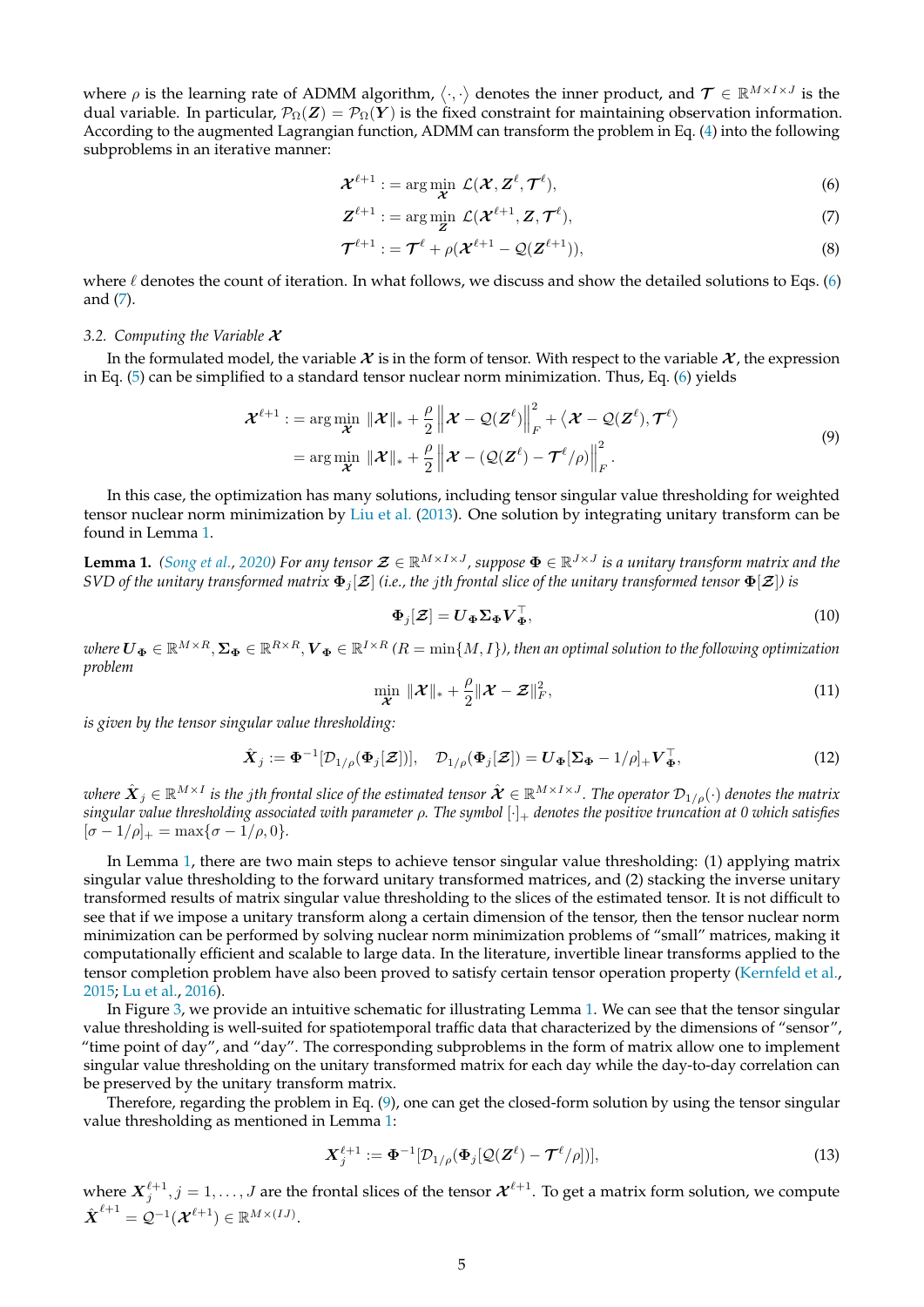<span id="page-5-0"></span>

Figure 3: Schematic of tensor singular value thresholding ( $R=\min\{M,I\}$ ) with unitary transform. The operators  $\mathbf{\Phi}[\cdot]$  and  $\mathbf{\Phi}^{-1}[\cdot]$  denote the forward unitary transform and inverse unitary transform, respectively.

#### *3.3. Computing the Variable* Z

The variable  $Z$  is in the form of matrix, the formulated quadratic variation on this variable can make the time series smooth. For the fact that  $\mathcal{X} = \mathcal{Q}(Z)$  shown in Eq. [\(4\)](#page-3-2), we can rewrite Eq. [\(7\)](#page-4-1) with respect to the variable Z as follows,

<span id="page-5-3"></span>
$$
Z^{\ell+1} := \arg \min_{\mathbf{Z}} \frac{\lambda}{2} \sum_{t} ||z_t - z_{t-1}||_2^2 + \frac{\rho}{2} ||\mathbf{x}^{\ell+1} - \mathcal{Q}(\mathbf{Z})||_F^2 - \langle \mathcal{Q}(\mathbf{Z}), \mathcal{T}^{\ell} \rangle
$$
  
= 
$$
\arg \min_{\mathbf{Z}} \frac{\lambda}{2} \sum_{t} ||z_t - z_{t-1}||_2^2 + \frac{\rho}{2} ||\mathbf{Z} - \mathcal{Q}^{-1}(\mathbf{x}^{\ell+1} + \mathcal{T}^{\ell}/\rho) ||_F^2.
$$
 (14)

To solve this optimization problem, we use Lemma [2.](#page-5-1)

<span id="page-5-1"></span>**Lemma 2.** For any multivariate time series  $\mathbf{Z} \in \mathbb{R}^{M \times T}$  consisting of M time series of T consecutive time points, the quadratic variation  $\sum_{t=2}^T \| \boldsymbol{z}_t - \boldsymbol{z}_{t-1} \|_2^2$  takes the form of

<span id="page-5-4"></span>
$$
\left\| \left( \mathbf{\Psi}_2 - \mathbf{\Psi}_1 \right) \mathbf{Z}^\top \right\|_F^2, \tag{15}
$$

 $\mathbf{w}$   $\mathbf{w}_1 = \begin{bmatrix} \mathbf{I}_{T-1} & \mathbf{0}_{T-1} \end{bmatrix} \in \mathbb{R}^{(T-1)\times T}$  and  $\Psi_2 = \begin{bmatrix} \mathbf{0}_{T-1} & \mathbf{I}_{T-1} \end{bmatrix} \in \mathbb{R}^{(T-1)\times T}$ . Note that  $\mathbf{0}_{T-1}$  is the vector of *zeros with length*  $T - 1$ *, and*  $\mathbf{I}_{T-1}$  *is the*  $T - 1$ *-by-* $T - 1$  *identity matrix.* 

*In this case, an optimal solution to the problem*

$$
\min_{\mathbf{Z}} \frac{1}{2} \left\| \left( \mathbf{\Psi}_2 - \mathbf{\Psi}_1 \right) \mathbf{Z}^\top \right\|_F^2 + \frac{\alpha}{2} \left\| \mathbf{Z} - \mathbf{X} \right\|_F^2, \tag{16}
$$

*is given by*

<span id="page-5-2"></span>
$$
\hat{\mathbf{Z}} = \alpha \mathbf{X} \left( \left( \mathbf{\Psi}_2 - \mathbf{\Psi}_1 \right)^{\top} \left( \mathbf{\Psi}_2 - \mathbf{\Psi}_1 \right) + \alpha \mathbf{I}_T \right)^{-1} . \tag{17}
$$

*Proof.* Suppose  $\Psi = \Psi_2 - \Psi_1$  and

$$
f(\boldsymbol{Z}) = \frac{1}{2} \left\| \boldsymbol{\Psi} \boldsymbol{Z}^{\top} \right\|_{F}^{2} + \frac{\alpha}{2} \left\| \boldsymbol{Z} - \boldsymbol{X} \right\|_{F}^{2} = \frac{1}{2} \operatorname{tr} \left( \boldsymbol{Z} \boldsymbol{\Psi}^{\top} \boldsymbol{\Psi} \boldsymbol{Z}^{\top} \right) + \frac{\alpha}{2} \operatorname{tr} \left( (\boldsymbol{Z} - \boldsymbol{X})(\boldsymbol{Z} - \boldsymbol{X})^{\top} \right), \tag{18}
$$

where  $tr(\cdot)$  denotes the trace of matrix.

Let  $\frac{\partial f(\mathbf{Z})}{\partial \mathbf{Z}}$  to be 0:

$$
\frac{\partial f(\mathbf{Z})}{\partial \mathbf{Z}} = \mathbf{Z}(\mathbf{\Psi}^\top \mathbf{\Psi} + \alpha \mathbf{I}_T) - \alpha \mathbf{X} = \mathbf{0},\tag{19}
$$

then, the least-square solution is  $\hat{\pmb{Z}} = \alpha \pmb{X} (\pmb{\Psi}^\top \pmb{\Psi} + \alpha \pmb{I}_T)^{-1}.$  $\Box$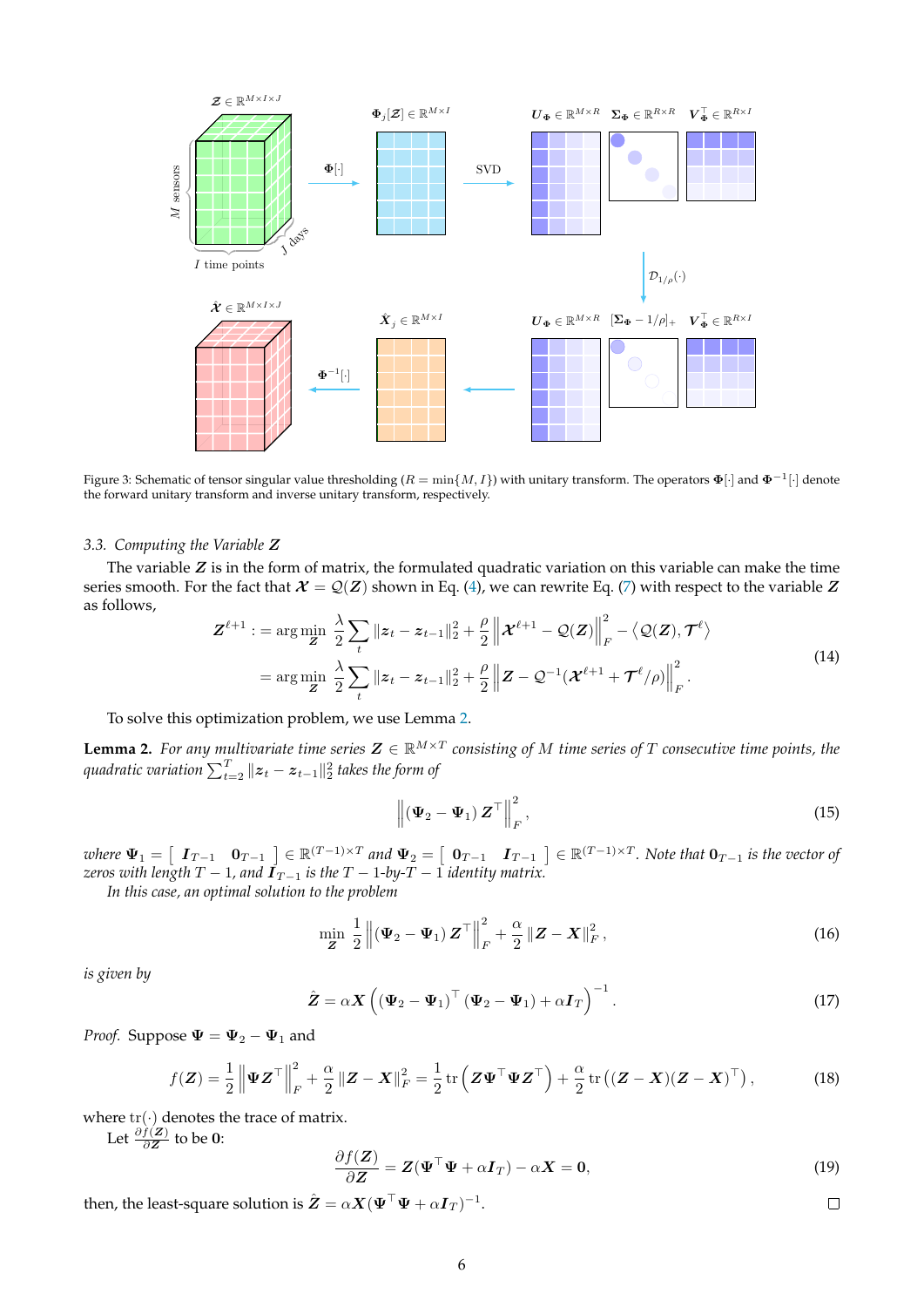According to Lemma [2,](#page-5-1) one can rewrite the quadratic variation among time snapshots (i.e.,  $z_t$ 's) in the form of matrix where  $\Psi_1$  and  $\Psi_2$  are fixed parameters. As shown in Eq. [\(17\)](#page-5-2), the optimization problem has a least-square solution. In light of the above, the solution to Eq. [\(14\)](#page-5-3) is

<span id="page-6-1"></span>
$$
\mathbf{Z}^{\ell+1} := \frac{\rho}{\lambda} \mathcal{Q}^{-1} (\mathbf{X}^{\ell+1} + \mathcal{T}^{\ell}/\rho) \left( (\mathbf{\Psi}_2 - \mathbf{\Psi}_1)^{\top} (\mathbf{\Psi}_2 - \mathbf{\Psi}_1) + \frac{\rho}{\lambda} \mathbf{I}_T \right)^{-1}, \tag{20}
$$

where the auxiliary variables  $\Psi_1$  and  $\Psi_2$  are as same as the ones for Eq. [\(15\)](#page-5-4). In fact, the least-square solution in this case might involve the expensive inverse operation on the  $T$ -by- $T$  matrix because  $T$  is a possibly large value. Therefore, it is important to define Eq. [\(20\)](#page-6-1) as a sparse linear equation system.

#### *3.4. Solution Algorithm*

We propose a fast implementation for LSTC-Tubal as shown in Algorithm [1,](#page-6-2) which is well-suited to spatiotemporal data imputation problems. In fact, this algorithm does not have too many parameters. Here, the most basic parameter  $\rho$  controls the whole ADMM and the tensor singular value thresholding process. The parameter  $\lambda$  is a trade-off between tensor nuclear norm and quadratic variation. According to Eq. [\(20\)](#page-6-1), it can be typically set as  $\lambda = c \cdot \rho$  where if  $c = 1$ , then it implies that these two parts have the same importance in the result. In this algorithm, some hidden settings are also needed to discuss. We initialize unitary transform matrix Φ by the left eigenvectors of  $\mathcal{Q}(Z)_{(3)}$ . In the iterative process, we update  $\Phi$  by the left eigenvectors of  $\mathcal{Q}(Z)_{(3)} - \mathcal{T}_{(3)}/\rho$ for every 10 iterations. At each iteration, recall that the recovered matrix is computed by  $\hat{\bm{X}}^\ell=\mathcal{Q}^{-1}(\bm{X}^\ell)$ , and if the stopping criteria meets, the algorithm would return the converged  $\hat{X}$  as the final result.

# **Algorithm 1:** imputer $(Y, \rho, \lambda)$

<span id="page-6-2"></span>Initialize  $\mathcal{T}^0$  as zeros. Set  $\mathcal{P}_{\Omega}(\mathbf{Z}^0) = \mathcal{P}_{\Omega}(\mathbf{Y})$  and  $\ell = 0$ . **while** *not converged* **do** Update  $\rho$  by  $\rho = \min\{1.05 \times \rho, \rho_{\max}\}\;$ **for**  $j = 1$  **to**  $J$  **do** Update  $X_j^{\ell+1}$  by Eq. [\(13\)](#page-4-4); Update  $Z^{\ell+1}$  by Eq. [\(20\)](#page-6-1); Update  $\mathcal{T}^{\ell+1}$  by Eq. [\(8\)](#page-4-5); Transform the observation information by letting  $\mathcal{P}_{\Omega}(\mathbf{Z}^{\ell+1}) = \mathcal{P}_{\Omega}(\mathbf{Y});$  $\ell := \ell + 1;$ **return** recovered matrix  $\hat{X}$ .

#### <span id="page-6-0"></span>**4. Experiments**

In this section, we evaluate the imputation performance of the proposed model on some real-world traffic data sets. We measure the model by both imputation accuracy and computational cost.

#### *4.1. Traffic Data Sets*

To show the advantages of LSTC-Tubal for handling large-scale traffic data, we choose two large-scale data sets collected by the California department of transportation through their Performance Measurement System  $(PeMS)^1$  $(PeMS)^1$  and two other publicly available data sets, the London movement speed data set and Guangzhou traffic speed data set, for the experiments:

- **PeMS-4W data set**: This data set contains freeway traffic speed collected from 11160 traffic measurement sensors over 4 weeks (the first 4 weeks in the year of 2018) with a 5-minute time resolution (288 time intervals per day) in California, USA. It can be arranged in a matrix of size  $11160 \times 8064$  or a tensor of size  $11160 \times 288 \times 28$  according to the spatial and temporal dimensions. Note that this data set contains about 90 million observations.
- **PeMS-8W data set**: This data set contains freeway traffic speed collected from 11160 traffic measurement sensors over 8 weeks (the first 8 weeks in the year of 2018) with a 5-minute time resolution (288 time intervals per day) in California, USA. It can be arranged in a matrix of size  $11160 \times 16128$  or a tensor of size  $11160 \times 288 \times 56$  according to the spatial and temporal dimensions. Note that this data set contains about 180 million observations.

<span id="page-6-3"></span><sup>&</sup>lt;sup>1</sup>The data sets are available at [https://doi.org/10.5281/zenodo.3939792.](https://doi.org/10.5281/zenodo.3939792)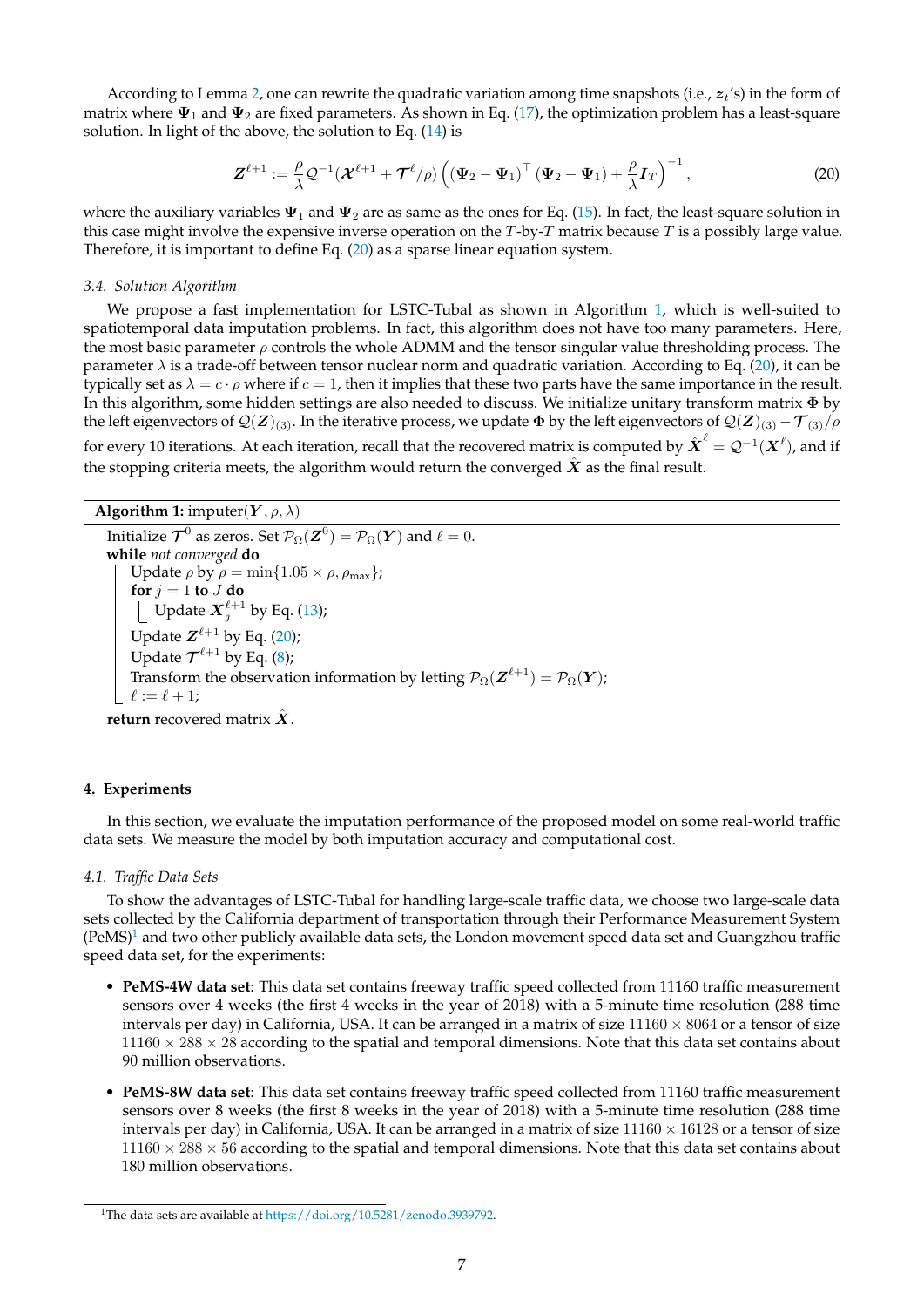- London-1M data set: This is London movement speed data set that created by Uber movement project<sup>[2](#page-7-0)</sup>. This data set includes the average speed on a given road segment for each hour of each day over a whole month (April 2019). In this data set, there are about 220,000 road segments. Note that this data sets only includes the hours or a road segment with at least 5 unique trips in that hour. There are up to 73.09% missing values and most missing values occur during the night. We choose the subset of this raw data set and build a time series matrix of size  $35912 \times 720$  (or a tensor of size  $35912 \times 24 \times 30$ ) in which each time series has at least 70% observations.
- **Guangzhou-2M data set<sup>[3](#page-7-1)</sup>:** This traffic speed data set was collected from 214 road segments over two months (61 days from August 1 to September 30, 2016) with a 10-minute resolution (144 time intervals per day) in Guangzhou, China. It can be arranged in a matrix of size  $214 \times 8784$  or a tensor of size  $214 \times 144 \times 61$ .

It is not difficult to see that PeMS-4W, PeMS-8W, and London-1M data sets are both large-scale and highdimensional. In what follows, we create two missing patterns, i.e., random missing (RM) and non-random missing (NM), which are same as in our prior work [\(Chen et al.,](#page-12-8) [2020\)](#page-12-8). According to the mechanism of RM and NM patterns, we mask a certain amount of observations as missing values (i.e., 30%, 70%) in these data sets, and the remaining partial observations are input data. To assess the imputation performance, we use the actual values of the masked missing entries as the ground truth to compute MAPE and RMSE:

$$
\text{MAPE} = \frac{1}{n} \sum_{i=1}^{n} \left| \frac{y_i - \hat{y}_i}{y_i} \right| \times 100, \quad \text{RMSE} = \sqrt{\frac{1}{n} \sum_{i=1}^{n} (y_i - \hat{y}_i)^2}, \tag{21}
$$

where  $y_i, \hat{y}_i, i = 1, \ldots, n$  are the actual values and estimated/imputed values, respectively.

# *4.2. Baseline Imputation Models*

There are few competing methods for comparison in the imputation experiments on the large-scale traffic data sets because most developed imputation algorithms are not suitable for dealing with such "big" data. Thus, we compare the proposed LSTC-Tubal model with the following baseline models:

- BPMF: Bayesian Probabilistic Matrix Factorization [\(Salakhutdinov and Mnih,](#page-13-5) [2008\)](#page-13-5). This is a fully Bayesian model of the standard matrix factorization using the Markov chain Monte Carlo (MCMC) algorithm.
- BGCP: Bayesian Gaussian CP decomposition [\(Chen et al.,](#page-12-6) [2019b\)](#page-12-6).
- BATF: Bayesian Augmented Tensor Factorization [\(Chen et al.,](#page-12-17) [2019a\)](#page-12-17). This is a fully Bayesian model that integrates global mean value, bias vectors, and factor matrices.
- HaLRTC: High-accuracy Low-Rank Tensor Completion [\(Liu et al.,](#page-12-15) [2013\)](#page-12-15). This is a classical LRTC model which uses weighted sum of nuclear norm from unfolded matrices.
- LRTC-TNN: Low-Rank Tensor Completion with Truncated Nuclear Norm minimization [\(Chen et al.,](#page-12-8) [2020\)](#page-12-8). This model is built on HaLRTC where the weighted tensor nuclear norm is replaced by multiple truncated nuclear norms with a truncation rate parameter. It has been shown to be superior to TRMF [\(Yu et al.,](#page-13-1) [2016\)](#page-13-1), BTMF [\(Sun and Chen,](#page-13-2) [2019\)](#page-13-2), and the two other baseline models also mentioned in this article, i.e., BGCP [\(Chen et al.,](#page-12-6) [2019b\)](#page-12-6) and HaLRTC [\(Liu et al.,](#page-12-15) [2013\)](#page-12-15).
- LSTC-DCT: We also compare the LSTC model with discrete cosine transform (DCT). When removing the quadratic variation in LSTC-DCT, i.e.,  $\lambda = 0$ , this model is indeed tensor nuclear norm minimization with DCT (i.e., TNN-DCT) proposed by [Lu et al.](#page-12-13) [\(2019\)](#page-12-13). Note that DCT is a special case of linear unitary transform. When comparing LSTC-DCT to the proposed LSTC-Tubal model, it is possible to see the importance of unitary transform in LSTC-Tubal.

To make the comparison fair, we use the following convergence criteria for the LRTC/LSTC models:

$$
\frac{\|\hat{\boldsymbol{\mathcal{X}}}^{\ell+1} - \hat{\boldsymbol{\mathcal{X}}}^{\ell}\|_{F}^{2}}{\|\mathcal{P}_{\Omega}(\boldsymbol{\mathcal{Y}})\|_{F}^{2}} < \epsilon \quad \text{or} \quad \frac{\|\hat{\boldsymbol{\mathcal{X}}}^{\ell+1} - \hat{\boldsymbol{\mathcal{X}}}^{\ell}\|_{F}^{2}}{\|\mathcal{P}_{\Omega}(\boldsymbol{\mathcal{Y}})\|_{F}^{2}} < \epsilon,
$$
\n(22)

where  $\hat{\bm{\mathcal{X}}}^{\ell+1}$  and  $\hat{\bm{\mathcal{X}}}^\ell$  denote the recovered tensors at the  $\ell+1$ th iteration and  $\ell$ th iteration, respectively.  $\hat{\bm{X}}^{\ell+1}$ and  ${\hat X}^\ell$  denote the recovered matrices at the  $\ell+1$ th iteration and  $\ell$ th iteration, respectively. In the following experiments, we set  $\epsilon = 1 \times 10^{-3}$ .

<span id="page-7-0"></span><sup>2</sup><https://movement.uber.com>

<span id="page-7-1"></span><sup>3</sup>The data set is available at [https://doi.org/10.5281/zenodo.1205229.](https://doi.org/10.5281/zenodo.1205229)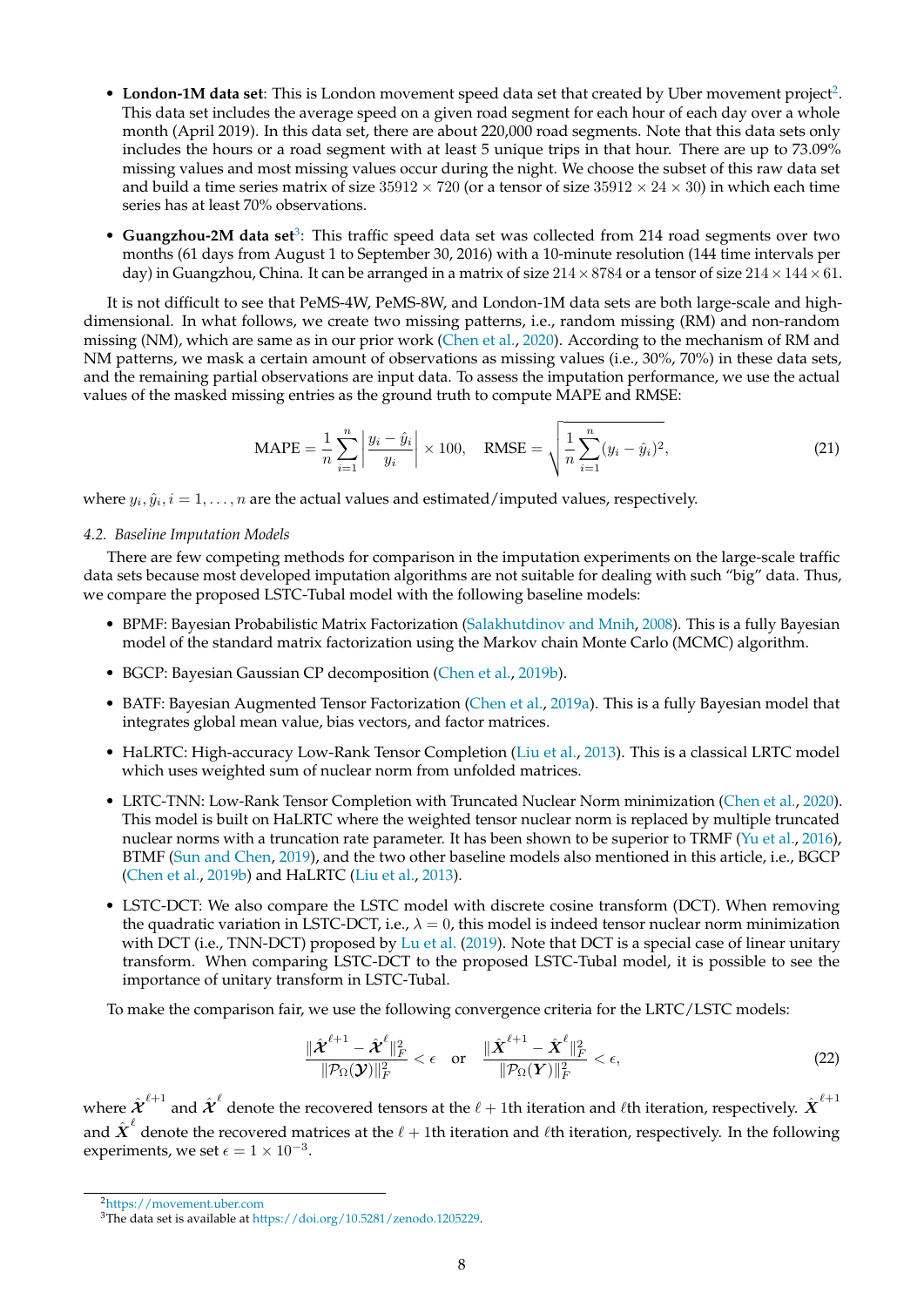For the BPMF, BGCP, and BATF models, we set the low rank to 10 on both PeMS data sets due to the possibly high computational cost underlying the greater low rank. For all Gibbs sampling based Bayesian models, we set the number of burn-in iterations and Gibbs iterations as 1000 and 200, respectively. In particular, we discuss LSTC-Tubal in the cases of  $\lambda = 0$  and  $\lambda \neq 0$  because putting LSTC-Tubal ( $\lambda = 0$ ) and LSTC-Tubal ( $\lambda \neq 0$ ) together can help evaluate the importance of quadratic variations in the framework. Through cross validation, we evaluate both LSTC-DCT and LSTC-Tubal models with the following parameters: 1) For PeMS-4W and PeMS-8W data, we set  $\lambda = 0.001 \times \rho$  where  $\rho = 0.001$  (RM) and  $\rho = 0.0001$  (NM); 2) For London-1M data, we set  $\lambda = 0.001 \times \rho$ and  $\rho = 0.001$ ; 3) For Guangzhou-2M data, we set we set  $\lambda = 0.5 \times \rho$  and  $\rho = 0.002$ . The Python code is available at [https://github.com/xinychen/transdim.](https://github.com/xinychen/transdim)

## *4.3. Imputation Results*

#### *4.3.1. Evaluation on PeMS-4W and PeMS-8W Data*

Table [1](#page-8-0) shows the imputation performance of LSTC-Tubal and its competing models on PeMS-4W and PeMS-8W data. For RM scenarios on both PeMS-4W and PeMS-8W data sets, the proposed LSTC-Tubal model achieves high accuracy which is close to the best performance achieved by LRTC-TNN. For NM scenarios, LSTC-Tubal is inferior to the LRTC-TNN model due to whole days missing in each time series. By comparing with HaLRTC, we can see that LSTC-Tubal ( $\lambda = 0$ ) performs consistently better in all missing scenarios. This clearly shows that tensor nuclear norm minimization with unitary transform is superior to weighted tensor nuclear norm minimization. The comparison results between LSTC-DCT and LSTC-Tubal indicate that data-driven unitary transform is more capable of characterizing day-to-day correlation than discrete cosine transform.

<span id="page-8-0"></span>Table 1: Performance comparison (in MAPE/RMSE) for RM and NM data imputation tasks on California PeMS-4W and PeMS-8W traffic speed data.

|                                 | PeMS-4W   |           |           |           | PeMS-8W   |           |           |           |
|---------------------------------|-----------|-----------|-----------|-----------|-----------|-----------|-----------|-----------|
|                                 | 30%, RM   | 70%, RM   | 30%, NM   | 70%, NM   | 30%, RM   | 70%, RM   | 30%, NM   | 70%, NM   |
| <b>BPMF</b>                     | 4.86/4.21 | 4.88/4.22 | 5.18/4.46 | 5.76/5.09 | 5.16/4.43 | 5.18/4.44 | 5.33/4.56 | 5.51/4.72 |
| <b>BGCP</b>                     | 5.03/4.31 | 5.02/4.31 | 5.38/4.59 | 6.10/5.50 | 5.28/4.52 | 5.27/4.51 | 5.47/4.66 | 5.63/4.82 |
| <b>BATF</b>                     | 4.91/4.24 | 4.92/4.25 | 5.31/4.55 | 6.33/5.93 | 5.20/4.47 | 5.22/4.47 | 5.41/4.63 | 5.65/4.88 |
| HaLRTC                          | 1.98/1.73 | 2.84/2.49 | 5.24/4.19 | 7.17/5.19 | 2.07/1.81 | 3.17/2.74 | 4.79/3.98 | 6.06/4.67 |
| LRTC-TNN                        | 1.67/1.55 | 2.32/2.13 | 4.62/3.94 | 5.47/4.71 | 1.81/1.66 | 2.57/2.29 | 4.27/3.69 | 5.31/4.52 |
| LSTC-DCT                        | 1.72/1.61 | 2.50/2.28 | 6.22/4.94 | 7.35/5.60 | 1.75/1.64 | 2.54/2.32 | 5.69/4.69 | 6.57/5.18 |
| LSTC-Tubal ( $\lambda = 0$ )    | 1.72/1.61 | 2.47/2.27 | 5.59/4.52 | 6.59/5.07 | 1.75/1.64 | 2.51/2.31 | 5.28/4.42 | 5.97/4.77 |
| LSTC-Tubal ( $\lambda \neq 0$ ) | 1.72/1.61 | 2.47/2.27 | 5.59/4.52 | 6.60/5.07 | 1.75/1.64 | 2.51/2.31 | 5.28/4.42 | 5.97/4.77 |

Of results in Table [1,](#page-8-0) LRTC-TNN produces comparable imputation accuracy. However, observing the running time of these imputation models in Table [2,](#page-8-1) it is not difficult to conclude that LRTC-TNN is not well-suited to these large-scale imputation tasks due to the extremely high computational cost. Table [2](#page-8-1) clearly shows that LSTC-Tubal with unitary transformed tensor nuclear norm minimization scheme is the most computationally efficient model. Therefore, from both Table [1](#page-8-0) and [2,](#page-8-1) the results suggest that the proposed LSTC-Tubal model is an efficient solution to large-scale traffic data imputation while still maintaining an imputation performance close to the state-of-the-art models.

<span id="page-8-1"></span>Table 2: Running time (in minutes) of imputation models on California PeMS-4W and PeMS-8W traffic speed data. We also report the number of iterations when the algorithm has converged.

|                                 | PeMS-4W     |             |             |              | PeMS-8W     |             |               |               |
|---------------------------------|-------------|-------------|-------------|--------------|-------------|-------------|---------------|---------------|
|                                 | 30%, RM     | 70%, RM     | 30%. NM     | 70%, NM      | $30\%$ , RM | 70%, RM     | $30\%$ , NM   | 70%, NM       |
| <b>BPMF</b>                     | 100.51      | 102.76      | 103.96      | 102.66       | 194.63      | 192.17      | 190.65        | 192.39        |
| <b>BGCP</b>                     | 287.48      | 286.09      | 284.77      | 285.08       | 585.60      | 553.88      | 563.42        | 551.31        |
| <b>BATF</b>                     | 473.97      | 444.98      | 474.93      | 444.16       | 934.83      | 864.08      | 947.03        | 906.97        |
| HaLRTC                          | 88.35 (18)  | 215.33 (37) | 176.31 (34) | 321.20 (61)  | 245.41 (18) | 505.22 (38) | 473.43 (35)   | 785.40 (59)   |
| <b>LRTC-TNN</b>                 | 354.82 (74) | 322.66 (67) | 468.25(100) | 465.34 (100) | 877.37 (67) | 807.00 (60) | 1302.68 (100) | 1307.53 (100) |
| LSTC-DCT                        | 6.67(14)    | 8.91(20)    | 21.52(47)   | 25.44 (59)   | 13.36(14)   | 18.97(20)   | 44.17 (47)    | 53.45 (58)    |
| LSTC-Tubal ( $\lambda = 0$ )    | 6.19(16)    | 9.61(27)    | 16.34(48)   | 23.72(69)    | 14.25(16)   | 25.20(28)   | 39.11(48)     | 59.60 (70)    |
| LSTC-Tubal ( $\lambda \neq 0$ ) | 8.16(16)    | 12.83 (27)  | 23.43 (48)  | 32.13(69)    | 18.65 (16)  | 31.90(28)   | 54.72 (48)    | 77.90 (74)    |

We further discuss the imputation of the LSTC-Tubal ( $\lambda \neq 0$ ) by providing the heatmap of unitary transform matrices in Figure [4](#page-9-0) and the visualization of time series in Figure [5.](#page-9-1) As shown in Figure  $4(a)$  $4(a)$ , the initial unitary transform matrix produced by the partially observed tensor only harnesses the most basic daily patterns where the first few columns can help identify weekday and weekend. In the following iterative process, the patterns underlying unitary transform matrix become more complicated and informative (see Figure [4\(](#page-9-0)b-c)). Figure  $5$ shows that LSTC-Tubal can produce masked time series points accurately by learning from partial observations.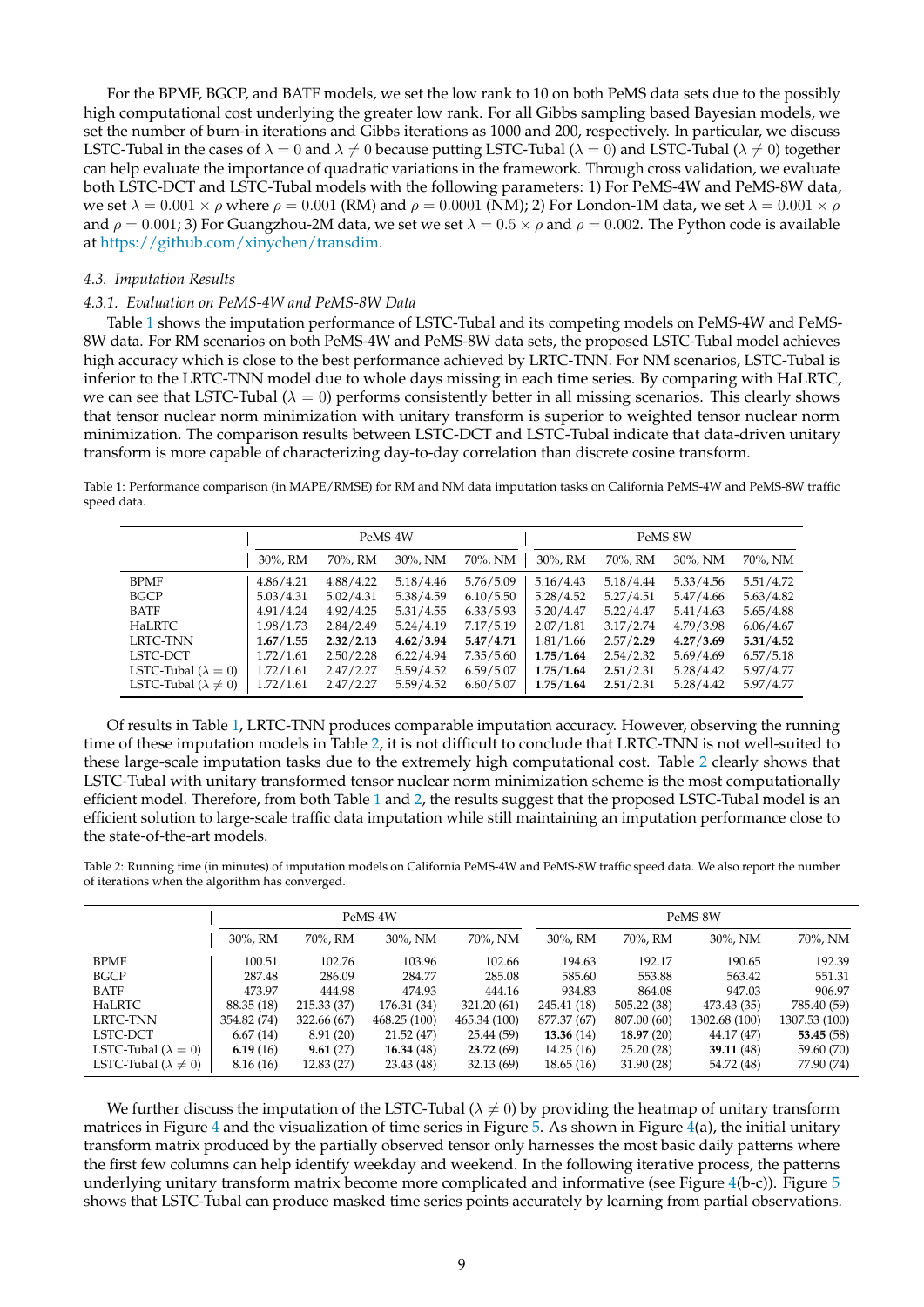<span id="page-9-0"></span>

Figure 4: 28-by-28 unitary transform matrices of the PeMS-4W data at the case of 70% RM scenario.

<span id="page-9-1"></span>

Figure 5: Estimated time series (red curve) vs. ground truth (black curve) of the LSTC-Tubal model for PeMS-4W data at the case of 70% RM scenario. Only the data in the first week are selected as examples. The first 6 time series correspond to the the first 6 rows in the data matrix.

# *4.3.2. Evaluation on London-1M and Guangzhou-2M Data*

Table [3](#page-9-2) shows the imputation performance of LSTC-Tubal and its competing models on London-1M and Guangzhou-2M data sets. Of these results, LSTC-Tubal performs better than HaLRTC and LSTC-DCT. It implies that the LSTC framework with unitary transform is superior to both tensor nuclear norm minimization in HaLRTC and LSTC with discrete cosine transform. On London-1M data, LSTC-Tubal achieves competitive results as the best one reported by LRTC-TNN. On Guangzhou-2M data, LSTC-Tubal is approaching the best performance achieved by LRTC-TNN. In the NM scenario, the results of LSTC-Tubal are also comparable to the baseline models. Notably, quadratic variation smoothing can help improve the imputation performance of LSTC-Tubal.

<span id="page-9-2"></span>Table 3: Performance comparison (in MAPE/RMSE) for RM and NM data imputation tasks on London 1-month movement speed data (London-1M) and Guangzhou 2-month traffic speed data (Guangzhou-2M).

|                                 | London-1M |             |            |            | Guangzhou-2M |             |            |            |
|---------------------------------|-----------|-------------|------------|------------|--------------|-------------|------------|------------|
|                                 | 30%, RM   | 70%, RM     | 30%, NM    | 70%, NM    | 30%, RM      | 70%, RM     | 30%, NM    | 70%, NM    |
| <b>BPMF</b>                     | 9.11/2.20 | 9.40 / 2.27 | 9.39/2.28  | 9.98/2.42  | 9.57/4.07    | 10.55/4.44  | 10.50/4.39 | 11.26/4.76 |
| <b>BGCP</b>                     | 9.19/2.24 | 9.44/2.30   | 9.46/2.31  | 9.99/2.44  | 8.33/3.59    | 8.54/3.69   | 10.47/4.37 | 10.74/4.66 |
| <b>BATF</b>                     | 9.17/2.23 | 9.45/2.30   | 9.44/2.31  | 9.99/2.44  | 8.29/3.58    | 8.53/3.69   | 10.39/4.34 | 10.75/4.55 |
| <b>HaLRTC</b>                   | 8.95/2.13 | 9.76/2.34   | 9.62/2.29  | 11.08/2.67 | 8.50/3.48    | 10.44/4.18  | 10.82/4.35 | 12.60/4.94 |
| LRTC-TNN                        | 8.87/2.12 | 9.63/2.32   | 9.46/2.26  | 10.28/2.49 | 7.02 / 3.00  | 8.42 / 3.60 | 9.65/4.09  | 10.15/4.30 |
| LSTC-DCT                        | 9.41/2.27 | 10.15/2.45  | 10.50/2.52 | 11.74/2.85 | 7.73/3.25    | 9.50/3.93   | 11.64/4.72 | 12.64/5.13 |
| LSTC-Tubal ( $\lambda = 0$ )    | 9.14/2.20 | 9.73/2.34   | 9.87/2.37  | 11.00/2.66 | 7.50/3.18    | 8.84/3.71   | 10.78/4.42 | 11.19/4.56 |
| LSTC-Tubal ( $\lambda \neq 0$ ) | 9.14/2.20 | 9.74/2.34   | 9.87/2.37  | 11.00/2.66 | 7.33/3.11    | 8.60/3.62   | 10.72/4.39 | 11.20/4.56 |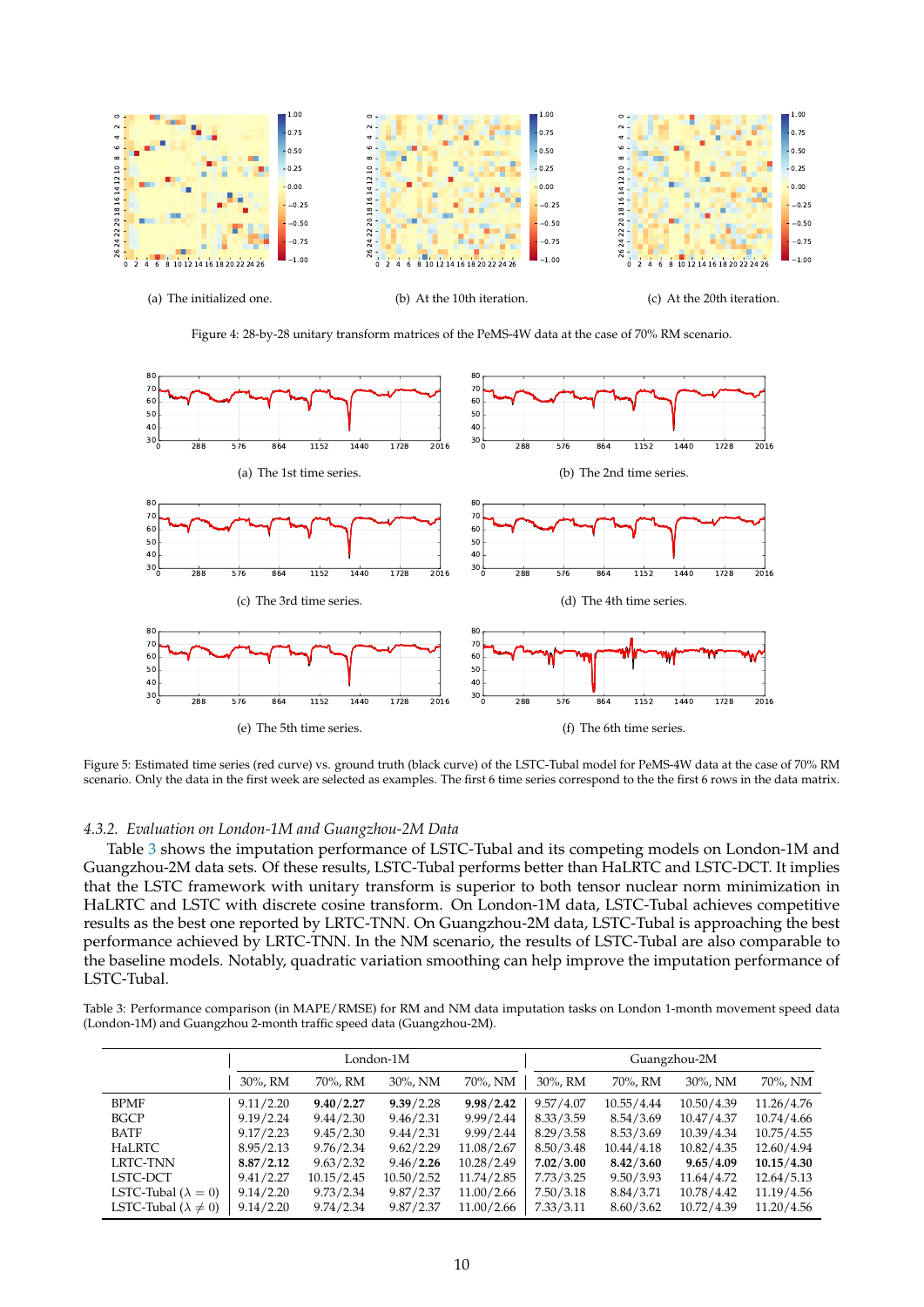In particular, we discuss the imputation performance of the selected models, including BPMF, BGCP, HaLRTC, LRTC-TNN, and LSTC-Tubal, by analyzing the deviations between the ground truth data and imputed data. Figure [6](#page-10-1) shows the probability distribution of residuals  $y_i - \hat{y}_i$  (i.e., ground truth minus imputed data) on the London-1M and Guangzhou-2M data sets. In Figure [6\(](#page-10-1)a), these models have similar residual distribution and this indication is consistent with the imputation results as shown in Table [3.](#page-9-2) In Figure [6\(](#page-10-1)b), the highest distribution peak around 0 is achieved by LSTC-Tubal, and it implies that there are more imputed values have "zero errors" (i.e.,  $y_i - \hat{y}_i \approx 0$ ). In this case, LSTC-Tubal performs better than baseline models.

<span id="page-10-1"></span>

Figure 6: Distribution of residuals between ground truth data and imputed data (i.e.,  $y_i - \hat{y}_i$ ) by using LSTC-Tubal and baseline models.

#### *4.3.3. Necessity of Imputation on Large Data*

As mentioned above, LSTC-Tubal model has significant superiority over other models for handling large-scale traffic data. Scalability is an important capability of models to handle data available over different scales. Yet, one can wonder whether it is necessary to perform imputation on large-scale data. To answer this question, we conduct some experiments on PeMS-4W data. Recall that PeMS-4W data has 11160 road segments. To perform imputation on different scales of data, we use the multilevel k-way graph partitioning algorithm on the adjacency matrix of PeMS-4W data as in [Mallick et al.](#page-12-18) [\(2020\)](#page-12-18) and set the number of partitions for PeMS-4W data as {2, 4, 8, 16, 32, 64}. Table [4](#page-11-0) shows the imputation performance of BGCP and LSTC-Tubal with different missing scenarios and numbers of partitions. As can be seen:

- BGCP (low rank: 10): In the RM scenario, MAPE/RMSE decreases with the increasing numbers of partitions, and BGCP achieves best imputation performance when the number of partitions is 64. However, in the 30% NM scenario, the best imputation performance is achieved when the number of partitions is 8/16. And in the 70% NM scenario, the best performance is achieved when the number of partitions is  $1/2$ .
- LSTC-Tubal: In the RM scenario, LSTC-Tubal performs best when there is no partitioning. However, in the NM scenario, MAPE/RMSE decreases with the increasing number of partitions.

Of these results, BGCP and LSTC-Tubal have different imputation performance. BGCP—a fully Bayesian tensor decomposition model with a fixed low rank—can preserve a more informative factorization structure for the RM scenario on small-scale data than on large-scale data due to the possibly strong similarity within each partition. However, in the NM scenario, learning a well-behaved BGCP model requires more informative data and therefore, BGCP performs better when there are fewer partitions.

Figure [7](#page-11-1) shows that LSTC-Tubal model reports greater singular values for RM data than NM data. Compare to the NM scenario, there are more relatively large singular values obtained from LSTC-Tubal in the RM scenario. Table [4](#page-11-0) also demonstrates that LSTC-Tubal can learn informative singular values from large-scale data than from a series of subsets in the RM scenario. In the NM scenario, it seems that LSTC-Tubal can learn a series of effective low-rank structures from subsets than from large-scale data. In light of the above, there are two important factors that motivate the necessity of working on large-scale data: the pattern of missing data and the modeling mechanism. Therefore, modeling on large-scale data in this work is of great significance.

# <span id="page-10-0"></span>**5. Conclusion and Future Directions**

In this work, we develop a Low-Tubal-Rank Smoothing Tensor Completion (LSTC-Tubal) model for large-scale spatiotemporal imputation with superior efficiency. In this model, we use tensor nuclear norm minimization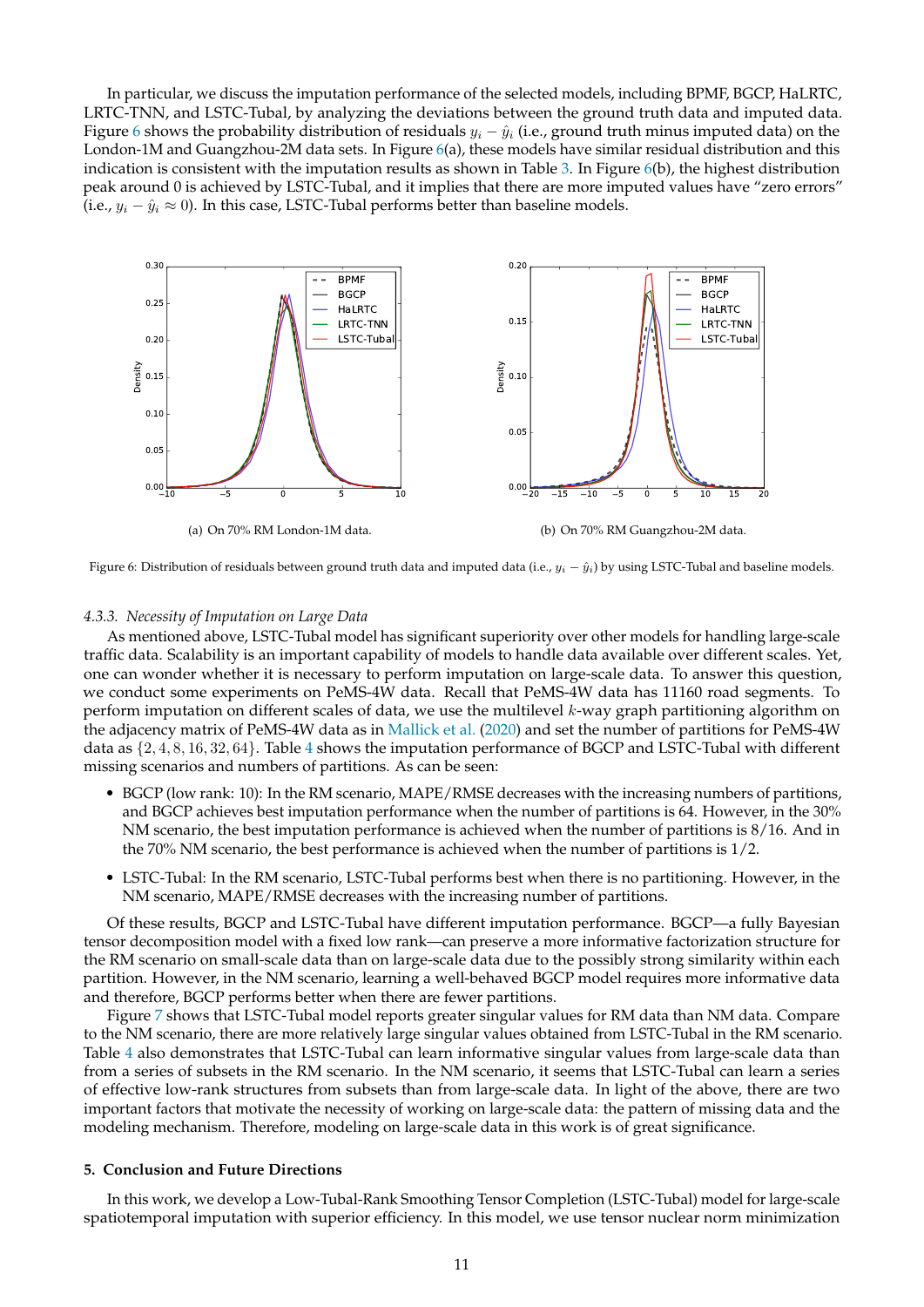<span id="page-11-1"></span>

(b) On 70% NM PeMS-4W data.

Figure 7: Singular value scatters showing each 11160-by-288 unitary transformed matrix (28 matrices in total) without graph partitioning. Note that singular values are sorted in decreasing orders ( $\sigma_1 \geq \sigma_2 \geq \cdots$  ).

<span id="page-11-0"></span>Table 4: Imputation performance (in MAPE/RMSE) of BGCP and LSTC-Tubal for RM and NM data imputation tasks on PeMS-4W data with different numbers of partitions.

|             |         | Number of partitions |               |           |            |            |            |             |  |
|-------------|---------|----------------------|---------------|-----------|------------|------------|------------|-------------|--|
|             |         |                      | $\mathcal{P}$ | 4         | 8          | 16         | 32         | 64          |  |
| <b>BGCP</b> | 30%, RM | 5.03/4.31            | 4.94/4.26     | 4.93/4.23 | 4.82/4.16  | 4.75/4.11  | 4.59/3.98  | 4.42/3.84   |  |
|             | 70%, RM | 5.02/4.31            | 4.95/4.26     | 4.92/4.24 | 4.82/4.17  | 4.75/4.10  | 4.62/4.00  | 4.45/3.87   |  |
|             | 30%, NM | 5.38/4.59            | 5.35/4.56     | 5.26/4.50 | 5.20/4.47  | 5.14/4.50  | 5.22/5.73  | 5.86/24.56  |  |
|             | 70%, NM | 6.10/5.50            | 6.15/5.50     | 6.22/5.97 | 6.96/10.25 | 8.61/30.80 | 9.29/38.39 | 13.60/72.51 |  |
| LSTC-Tubal  | 30%, RM | 1.72/1.61            | 1.73/1.61     | 1.75/1.62 | 1.82/1.65  | 1.91/1.72  | 2.00/1.79  | 2.10/1.89   |  |
|             | 70%, RM | 2.47/2.27            | 2.56/2.32     | 2.66/2.37 | 2.68/2.37  | 2.79/2.45  | 2.90/2.54  | 3.04/2.65   |  |
|             | 30%, NM | 5.59/4.52            | 5.52/4.47     | 5.39/4.38 | 5.27/4.29  | 5.15/4.20  | 4.94/4.05  | 4.69/3.89   |  |
|             | 70%, NM | 6.60/5.07            | 6.57/5.05     | 6.51/5.02 | 6.43/4.98  | 6.38/4.96  | 6.25/4.88  | 6.14/4.83   |  |

scheme to model the inherent low-rank property of traffic data (third-order tensors of sensor  $\times$  time of day  $\times$ day). This third-order tensor structure allows us to efficiently implement the nuclear norm minimization on the unitary transformed matrix for each day, while the day-to-day correlations can be preserved by the unitary transform matrix. Our experiments show that the proposed LSTC-Tubal model is very computationally efficient while still maintaining the imputation accuracy close to the state-of-the-art models. Experiments also show that the data-driven unitary transform matrix can harness effective traffic patterns.

This paper also provides valuable insight into spatiotemporal data modeling, and there are also some future directions to advance this research:

- As shown in Lemma [1,](#page-4-2) the tensor singular value thresholding scheme is achieved by the singular value thresholding of matrix nuclear norm minimization. In the future, it would be feasible to adopt the truncated nuclear norm minimization for this scheme and improve the model performance.
- In this work, we only use the quadratic variation to smooth time series. It is possible to replace the quadratic variation by time series models for capturing temporal dynamics. In this way, the built model can be applied to not only missing traffic data imputation, but also traffic forecasting in the presence of missing values.

# **Acknowledgement**

This research is supported by the Natural Sciences and Engineering Research Council (NSERC) of Canada, the Fonds de recherche du Quebec – Nature et technologies (FRQNT), and the Canada Foundation for Innovation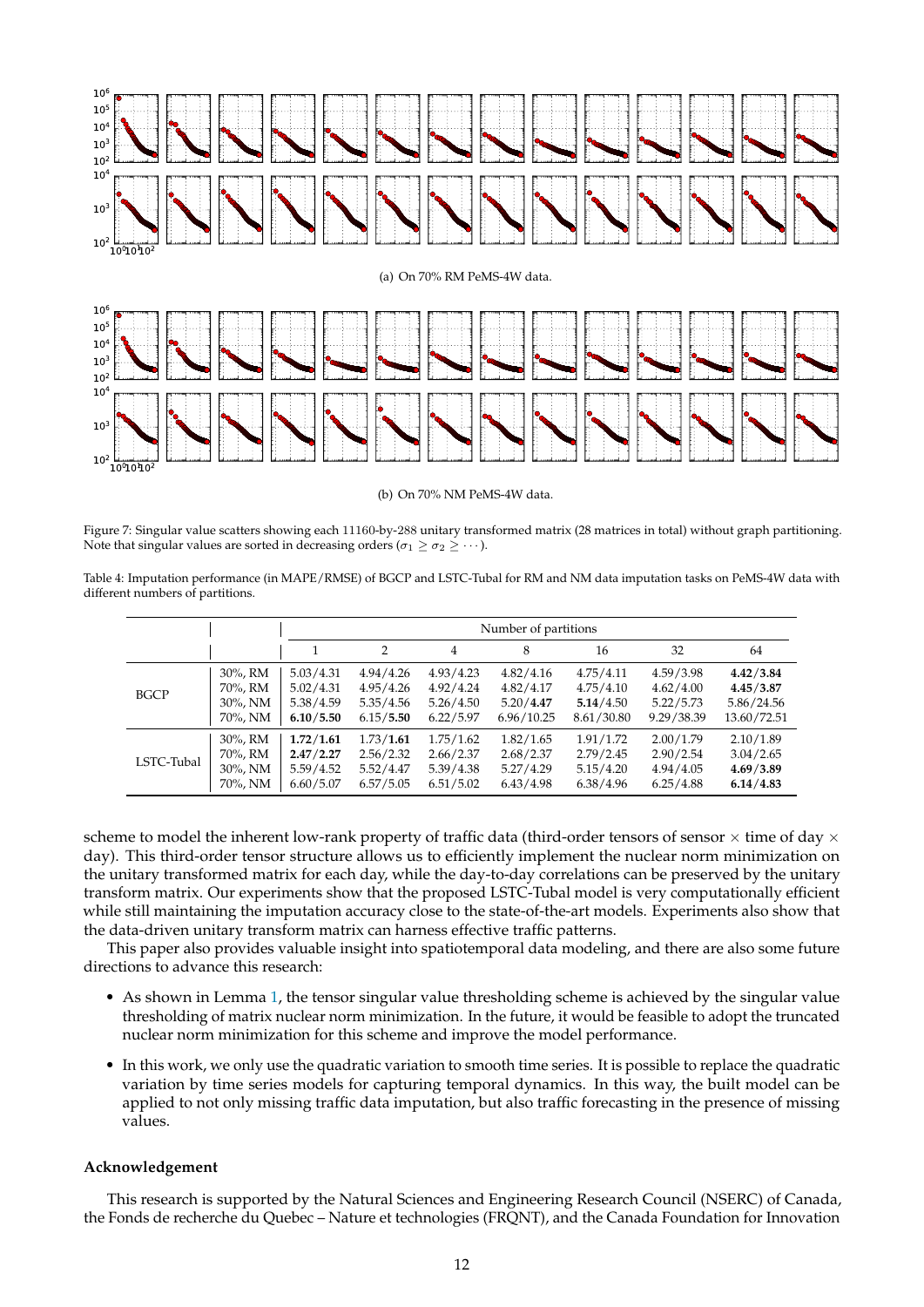(CFI). X. Chen would like to thank the Institute for Data Valorisation (IVADO) for providing the Ph.D. scholarship to support this study.

# **Appendix A. Computing sources**

For the experimental evaluation, we used a platform consisting of a 3.5 GHz Intel Core i5-6600K processor (4 cores in total) and 32 GB of RAM. It is also possible to run our code in a laptop with relatively smaller RAM. In the settings of software, we used Python 3.7 (with the Numpy and Pandas packages).

# **References**

- <span id="page-12-3"></span>Asif, M. T., Mitrovic, N., Dauwels, J., Jaillet, P., 2016. Matrix and tensor based methods for missing data estimation in large traffic networks. IEEE Transactions on Intelligent Transportation Systems 17 (7), 1816–1825.
- <span id="page-12-2"></span>Asif, M. T., Mitrovic, N., Garg, L., Dauwels, J., Jaillet, P., 2013. Low-dimensional models for missing data imputation in road networks. In: Acoustics, Speech and Signal Processing (ICASSP), 2013 IEEE International Conference on. IEEE, pp. 3527–3531.
- <span id="page-12-1"></span>Bashir, F., Wei, H.-L., Feb. 2018. Handling missing data in multivariate time series using a vector autoregressive model-imputation (var-im) algorithm. Neurocomput. 276 (C), 23–30.
- <span id="page-12-10"></span>Che, Z., Purushotham, S., Cho, K., Sontag, D., Liu, Y., apr 2018. Recurrent neural networks for multivariate time series with missing values. Scientific Reports 8 (1).
- <span id="page-12-0"></span>Chen, J., Shao, J., 2000. Nearest neighbor imputation for survey data. Journal of Official Statistics 16 (2), 113–132.
- <span id="page-12-17"></span>Chen, X., He, Z., Chen, Y., Lu, Y., Wang, J., 2019a. Missing traffic data imputation and pattern discovery with a bayesian augmented tensor factorization model. Transportation Research Part C: Emerging Technologies 104,  $66 - 77.$
- <span id="page-12-6"></span>Chen, X., He, Z., Sun, L., 2019b. A bayesian tensor decomposition approach for spatiotemporal traffic data imputation. Transportation Research Part C: Emerging Technologies 98, 73 – 84.
- <span id="page-12-8"></span>Chen, X., Yang, J., Sun, L., 2020. A nonconvex low-rank tensor completion model for spatiotemporal traffic data imputation. Transportation Research Part C: Emerging Technologies 117, 102673.
- <span id="page-12-11"></span>Kernfeld, E., Kilmer, M., Aeron, S., 2015. Tensor–tensor products with invertible linear transforms. Linear Algebra and its Applications 485, 545 – 570.
- <span id="page-12-16"></span>Kolda, T. G., Bader, B. W., 2009. Tensor decompositions and applications. SIAM Reviw 51 (3), 455–500.
- <span id="page-12-9"></span>Li, L., Su, X., Zhang, Y., Lin, Y., Li, Z., 2015. Trend modeling for traffic time series analysis: An integrated study. IEEE Transactions on Intelligent Transportation Systems 16 (6), 3430–3439.
- <span id="page-12-15"></span>Liu, J., Musialski, P., Wonka, P., Ye, J., 2013. Tensor completion for estimating missing values in visual data. IEEE Transactions on Pattern Analysis and Machine Intelligence 35 (1), 208–220.
- <span id="page-12-12"></span>Lu, C., Feng, J., Chen, Y., Liu, W., Lin, Z., Yan, S., 2016. Tensor robust principal component analysis: Exact recovery of corrupted low-rank tensors via convex optimization. In: IEEE International Conference on Computer Vision and Pattern Recognition (CVPR).
- <span id="page-12-14"></span>Lu, C., Feng, J., Chen, Y., Liu, W., Lin, Z., Yan, S., 2020. Tensor robust principal component analysis with a new tensor nuclear norm. IEEE Transactions on Pattern Analysis and Machine Intelligence 42 (4), 925–938.
- <span id="page-12-13"></span>Lu, C., Peng, X., Wei, Y., June 2019. Low-rank tensor completion with a new tensor nuclear norm induced by invertible linear transforms. In: The IEEE Conference on Computer Vision and Pattern Recognition (CVPR).
- <span id="page-12-18"></span>Mallick, T., Balaprakash, P., Rask, E., Macfarlane, J., 2020. Graph-partitioning-based diffusion convolutional recurrent neural network for large-scale traffic forecasting. Transportation Research Record 2674 (9), 473–488.
- <span id="page-12-5"></span>Qu, L., Li, L., Zhang, Y., Hu, J., 2009. Ppca-based missing data imputation for traffic flow volume: A systematical approach. IEEE Transactions on Intelligent Transportation Systems 10 (3), 512–522.
- <span id="page-12-4"></span>Qu, L., Zhang, Y., Hu, J., Jia, L., Li, L., June 2008. A BPCA based missing value imputing method for traffic flow volume data. In: 2008 IEEE Intelligent Vehicles Symposium. pp. 985–990.
- <span id="page-12-7"></span>Ran, B., Tan, H., Wu, Y., Jin, P. J., 2016. Tensor based missing traffic data completion with spatial-temporal correlation. Physica A: Statistical Mechanics and its Applications 446, 54–63.